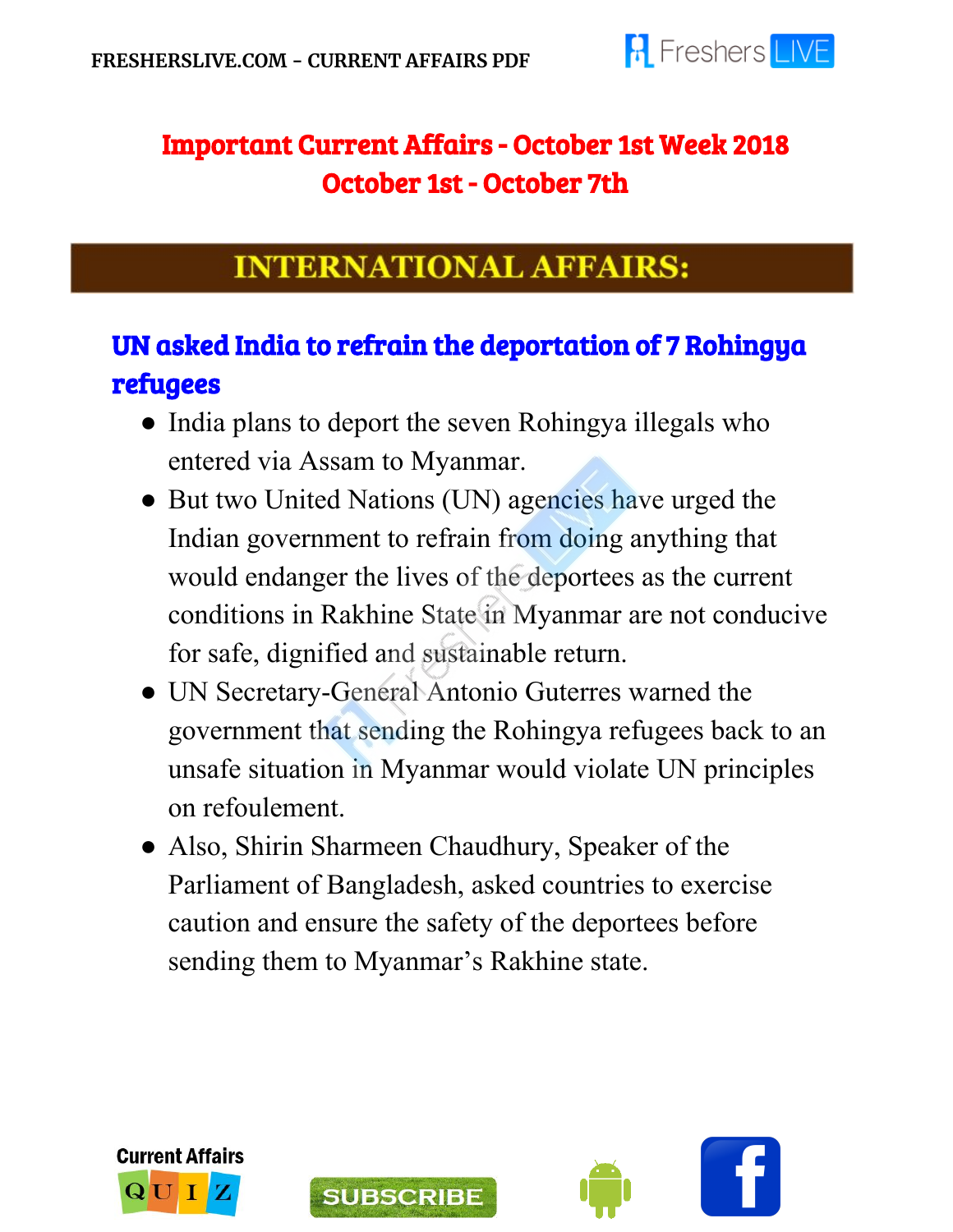

### Aung San Suu Kyi, first Person To Lose Honorary Canadian Citizenship

- **Aung San Suu Kyi** became the first person to be stripped of the honorary Canadian citizenship for her role in gross human rights violations against the Rohingya people.
- The Canadian Senate formally revoked the symbolic honour that was bestowed on Suu Kyi in 2007.

### Donald Trump ranked number 259 on Forbes list

- U.S. President Donald Trump ranked **number 259** on the list released by Forbes's wealthiest 400 billionaires.
- In 2017, he ranked number 248.
- Mr.Trump's net worth has flatlined at \$3.1 billion. In 2015, Forbes valued his net worth at \$4.5 billion.
- Forbes attributes his declining wealth to deeper reporting about his assets, the decline in brick-and-mortar retail, the slowdown in real estate, particularly in the luxury sector, and how being President affects the brand.

### Vladimir Putin arrived in New Delhi for the annual summit

● Russian President Vladimir Putin arrived in New Delhi for the annual summit with Prime Minister Narendra Modi.





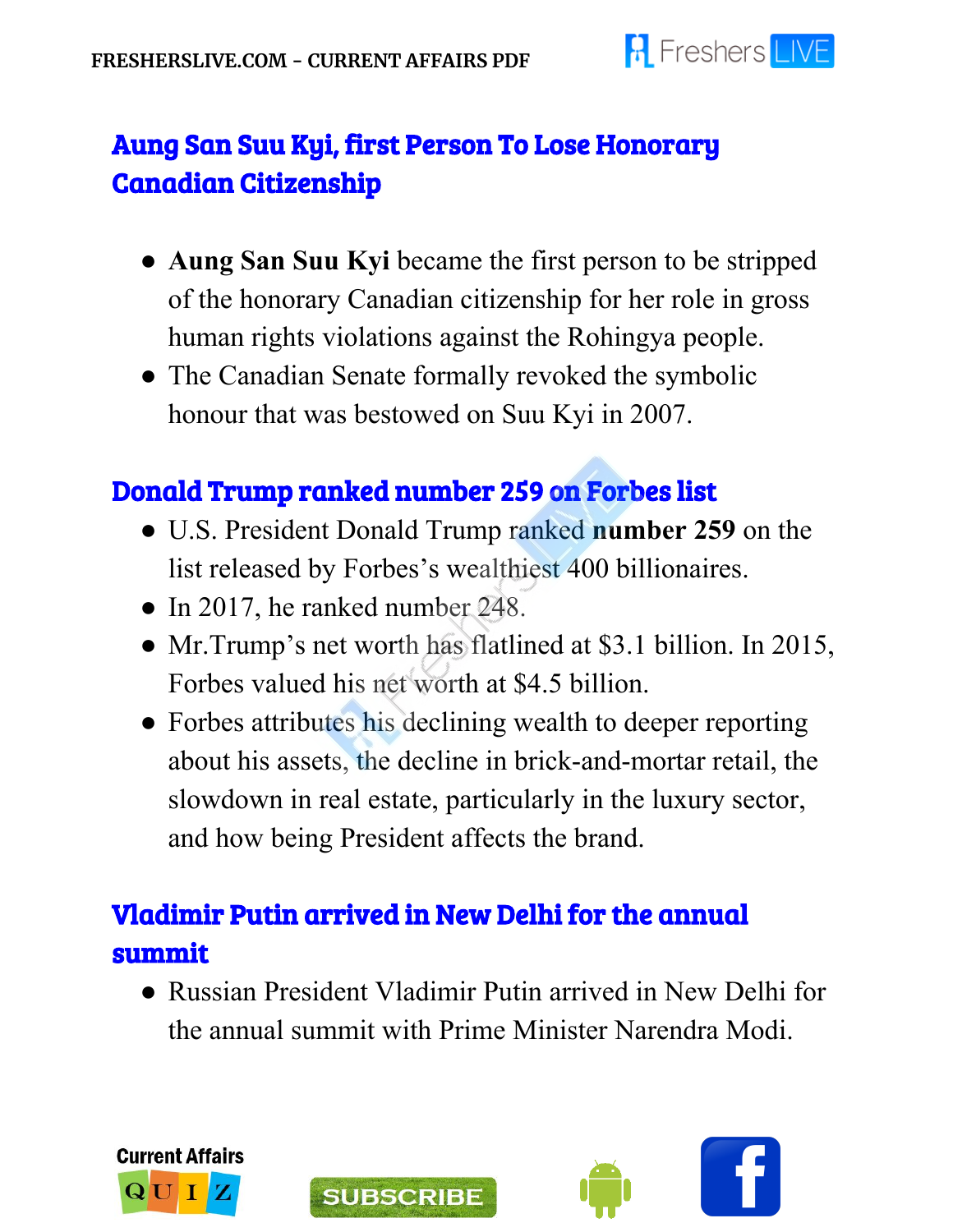

- The will discuss the Key regional and global issues including US sanctions on the import of Iranian crude oil and S-400 missile deal.
- It is expected that Russia and India will be signing the S-400 air defence system deal and other pacts in the key sectors.

### **NATIONAL AFFAIRS:**

# Narendra Modi and Putin to discuss S400, Kamov at the summit in New Delhi

- Before the bilateral summit that is to be held in the first week of October between Prime Minister Narendra Modi and Russian President Vladimir Putin, the discussions are still underway between the two sides to conclude a final deal for 200 Kamov-226T utility helicopters.
- India and Russia have already concluded an Intergovernmental Agreement (IGA) for 200 helicopters estimated to cost over \$1 billion.
- Under the deal, 60 helicopters will be imported from Russia and at least another 140 will be built in India by Hindustan Aeronautics Limited (HAL) with technology transfer. As





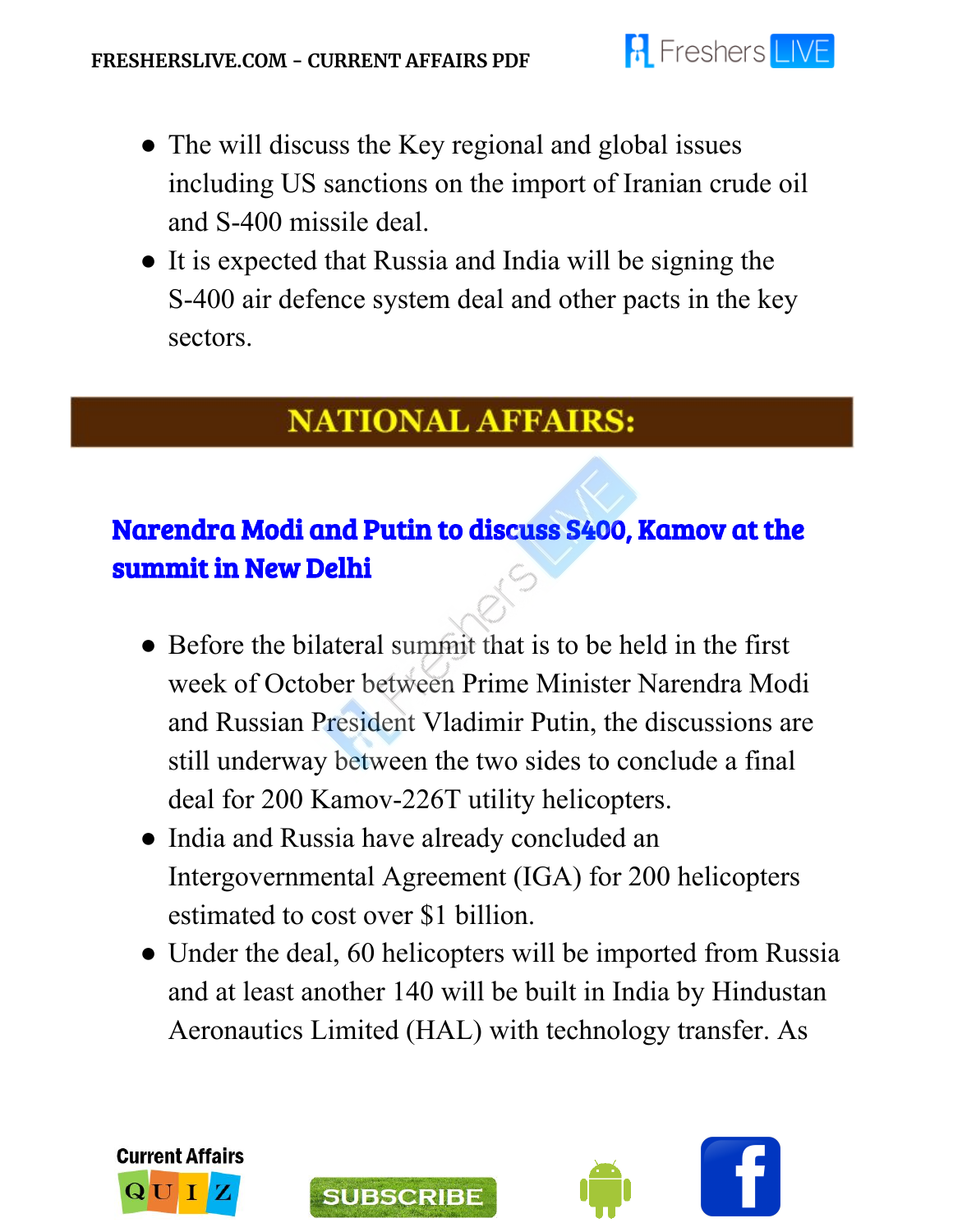

part of this, a joint venture was set up in India which will build the helicopters.

### Prime Minister Narendra Modi Inaugurated Parakram Parv Exhibition In Jodhpur

• Defence Minister Nirmala Sitharaman, Minister of State for Defence Subhash Bhamre, National Security Advisor Ajit Doval and commanders of all three wings of Indian armed forces are also participating in the conference.

# Locate Public Toilets On Google Maps With LooReview Campaign

- Ministry of Housing and Urban Affairs, under the aegis of Swachh Bharat Mission – Urban (SBM – U) partnered with Google to launch the Loo Review campaign to encourage all local guides in India to rate and review public toilets on Google Maps.
- Around 3400 cities already having achieved ODF status, and other cities are gearing up towards the same.







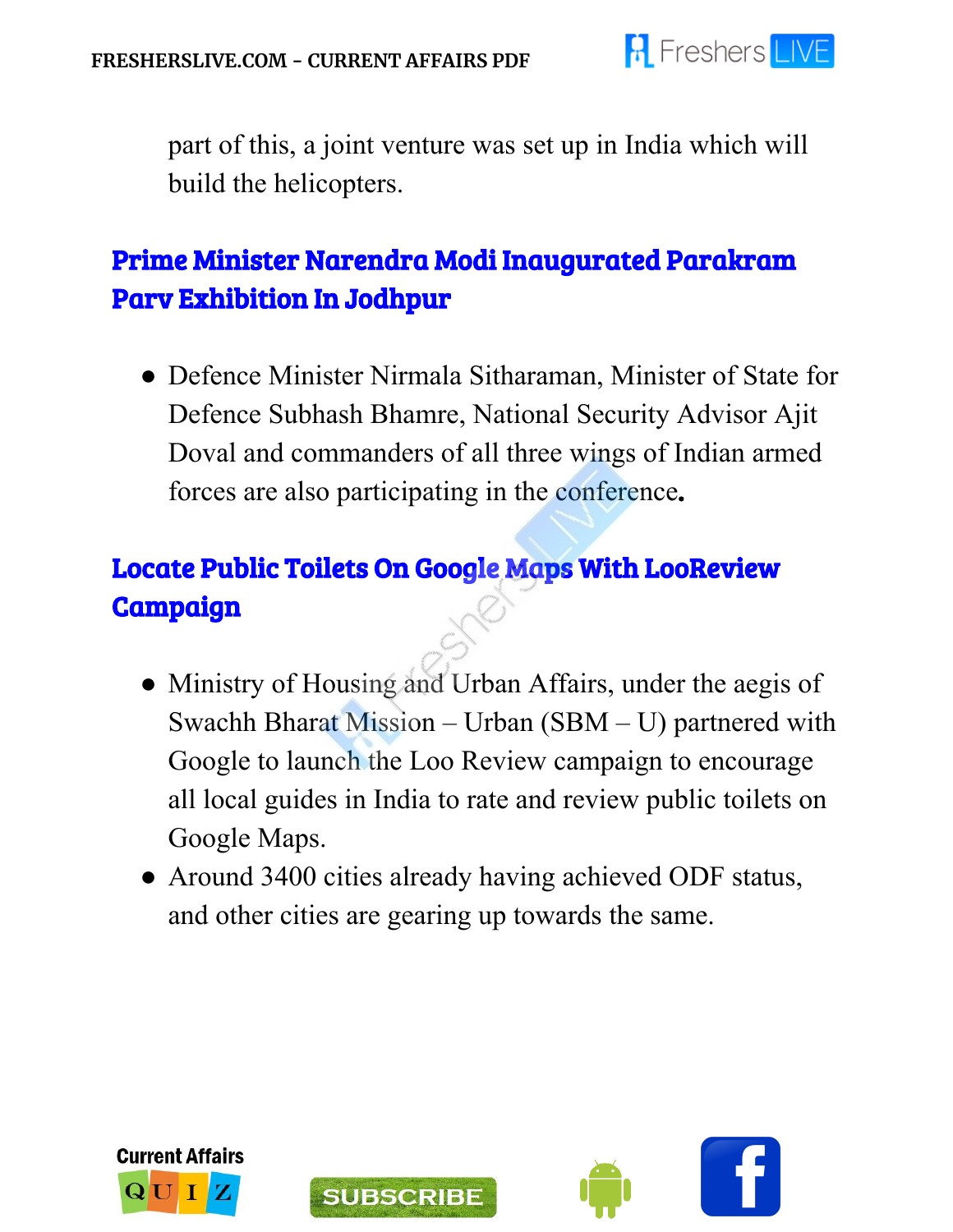

### Kolkata launched India's first flood forecast system with USD 1 mn assistance from ADB

- Kolkata Municipal Corporation (KMC) launched a Flood Forecasting and Early Warning System (FFEWS) for Kolkata City. It is also India's first comprehensive city-level FFEWS.
- It will reduce economic loss and impacts on livelihood and improve flood awareness and safety at the community level.

### Petroleum Minister Launches SATAT Initiative

- Mr. Dharmendra Pradhan, Union Minister of Petroleum and Natural Gas & Skill Development and Entrepreneurship launched an innovative initiative titled SATAT (Sustainable Alternative Towards Affordable Transportation).
- This initiative would benefit both vehicle-users as well as farmers and entrepreneurs.
- It has been launched with PSU Oil Marketing Companies (OMCs).

### Assam, 1st State To Launch Wage Compensation Scheme For Pregnant Women In Tea Gardens







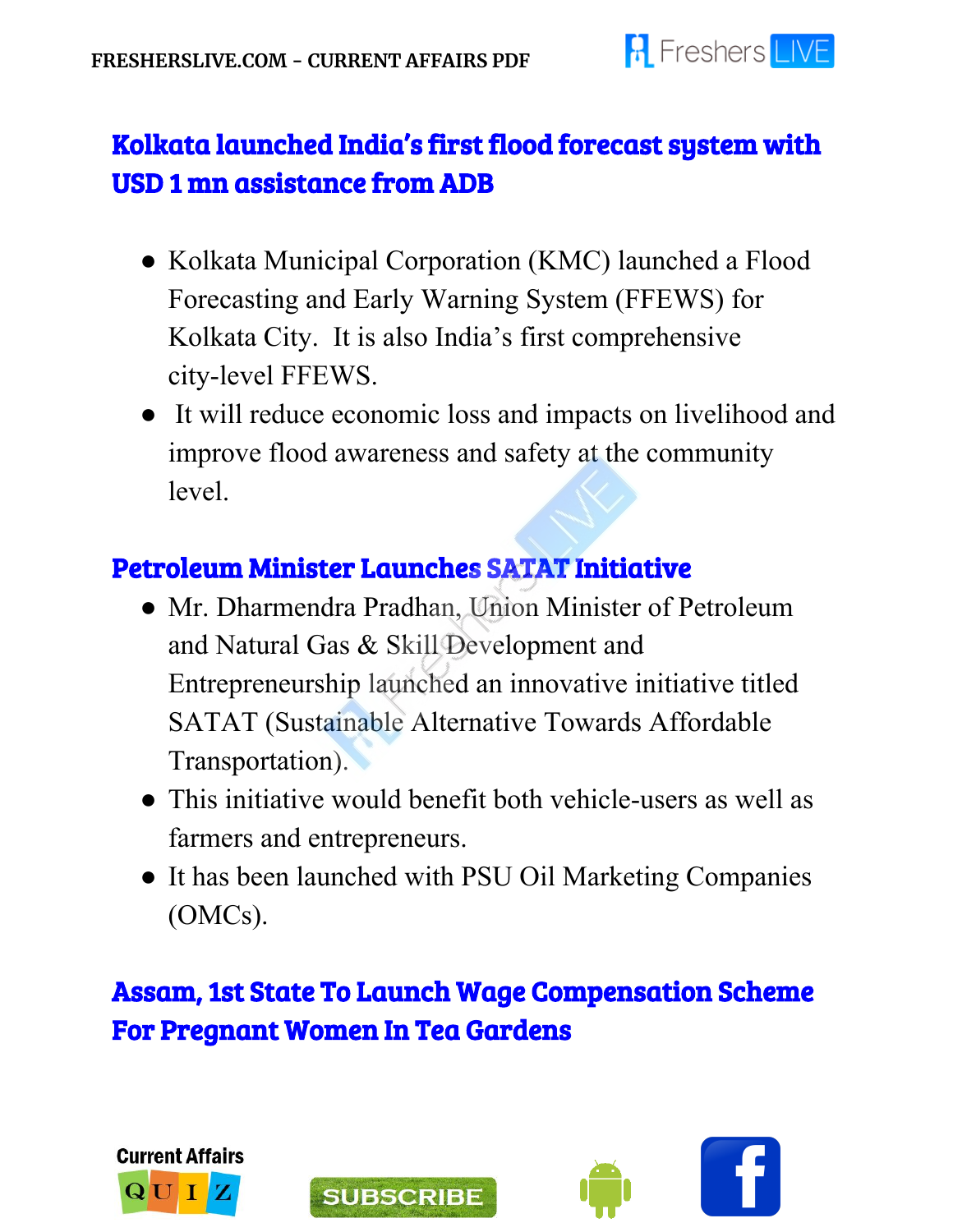

- The scheme will be launched by **Assam** Chief Minister Sarbananda Sonowal in Guwahati.
- The announcement was made by the state's Health and Finance Minister Himanta Biswa Sarma.
- Under the scheme, an amount of Rs.12,000 will be given to the pregnant women so that they can take care of themselves and the unborn baby.

### Odisha government launched own food security scheme

- Odisha government launched its own food security scheme on the occasion of Gandhi Jayanti.
- Chief Minister Naveen Patnaik launched the scheme at four different districts through video conferencing from the State Secretariat, Bhubaneswar.
- This scheme will benefit 25 lakh people who were left out of the **National Food Security Act** (NFSA).
- The beneficiaries will get 5 kg of rice per person per month at the rate of Rs.1 per kg.
- The State government will spend Rs.443.5 crore per annum to support the scheme and Rs.221.75 crore in the current financial year.
- This move is after the refusal of the Centre to its request to add additional beneficiaries under the NFSA.



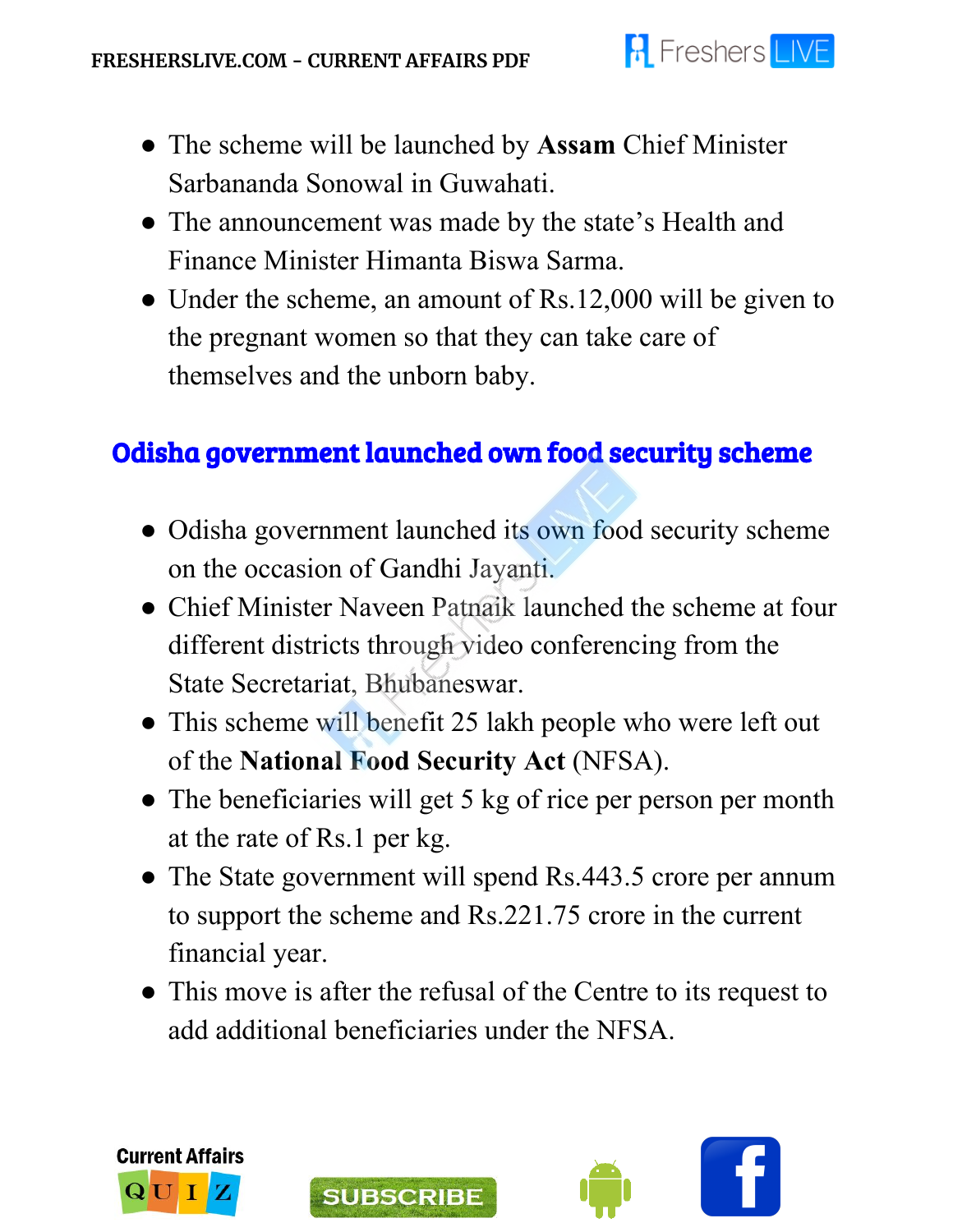

# Gujarat CM Vijay Rupani launches digital platform for Ekta Yatra

- Gujarat Chief Minister Vijay Rupani launched a digital platform for state government's mass outreach drive Ekta Yatra.
- Making the occasion of Sardar Patel's birth anniversary, the state-wide Yatra will cover near about 10,000 villages between October and November.

# Bihar government issues fresh directives on mobile phones

- Bihar government issued an interesting directive for the state officials.
- From now, bureaucrats will not be able to access the facility of mobile phones while attending key deliberations with top authorities like Chief Minister, Cabinet Ministers or chief secretary.
- An order issued by Aamir Subhani, principal secretary general administration says that all principal secretaries and police officials should refrain from the use of cell phones while attending internal meetings.





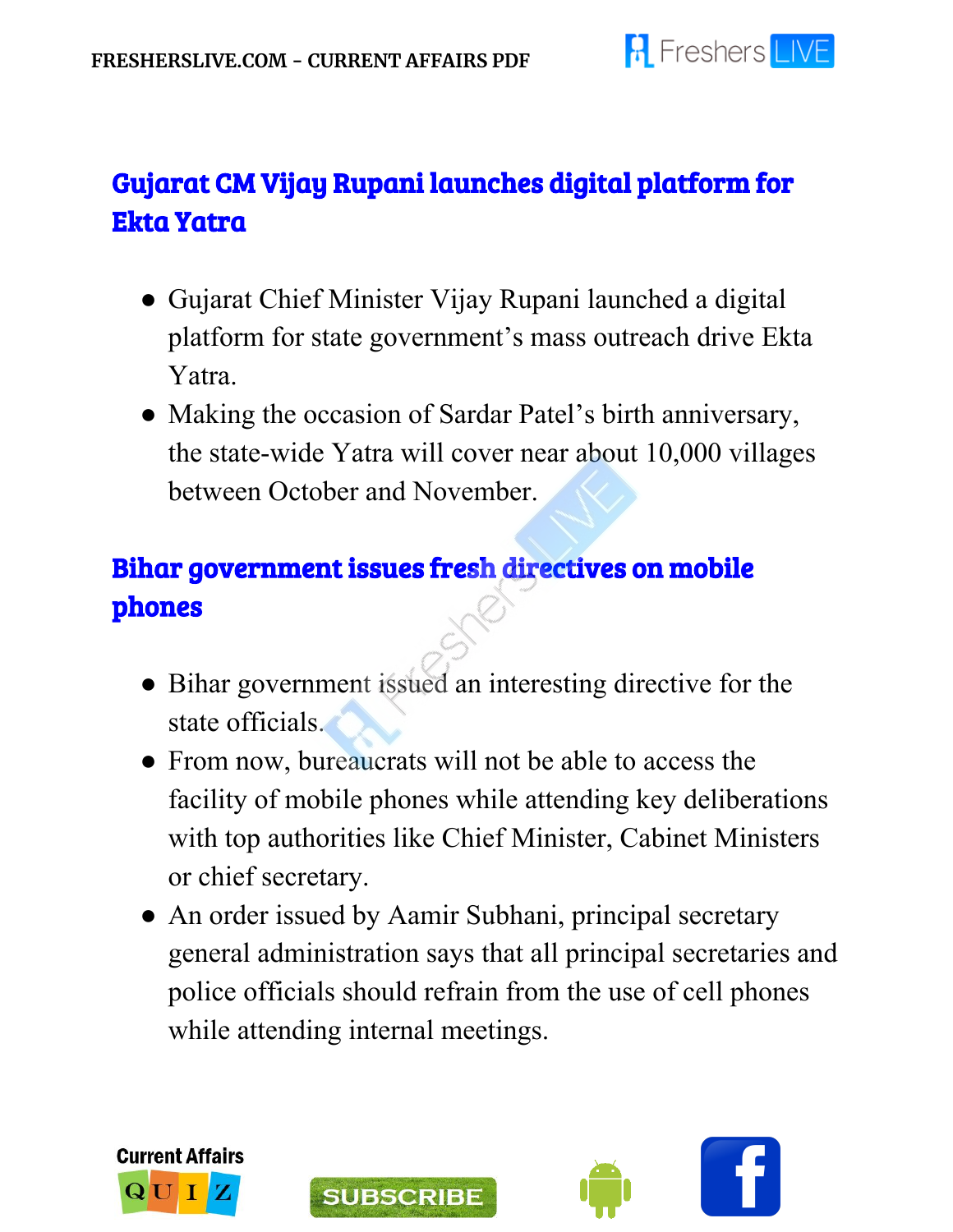

# **BANKING & FINANCE NEWS:**

#### RBI Slaps Rs 5 Crore Penalty On Karur Vysya Bank

- Reserve Bank of India imposed a penalty of Rs 5 crore on Karur Vysya Bank for non-compliance of its directives.
- About Karur Vysya Bank:

I

- Headquarters: Karur, Tamil Nadu
- MD & CEO: PR Seshadri

# Union Government Cuts Gross Borrowing Estimate For Current Fiscal By Rs 70,000 Crore

- The Union Government announced a reduction in gross borrowing estimate for the current fiscal by 70,000 crore rupees and maintained that the government will contain fiscal deficit target at 3.3%.
- Mr.Garg gave the details about the borrowing programmes for the second half of the fiscal and announced that the government would be borrowing around 2 lakh 50,000 crore rupees as compared to 2 lakh 88,000 crores during April-September of 2018-19.

### State Bank of India Reduces ATM Withdrawal Limit

**SUBSCRIBE** 

• State Bank of India slashed the daily withdrawal limit on its classic debit card from Rs.40,000 to Rs.20,000.



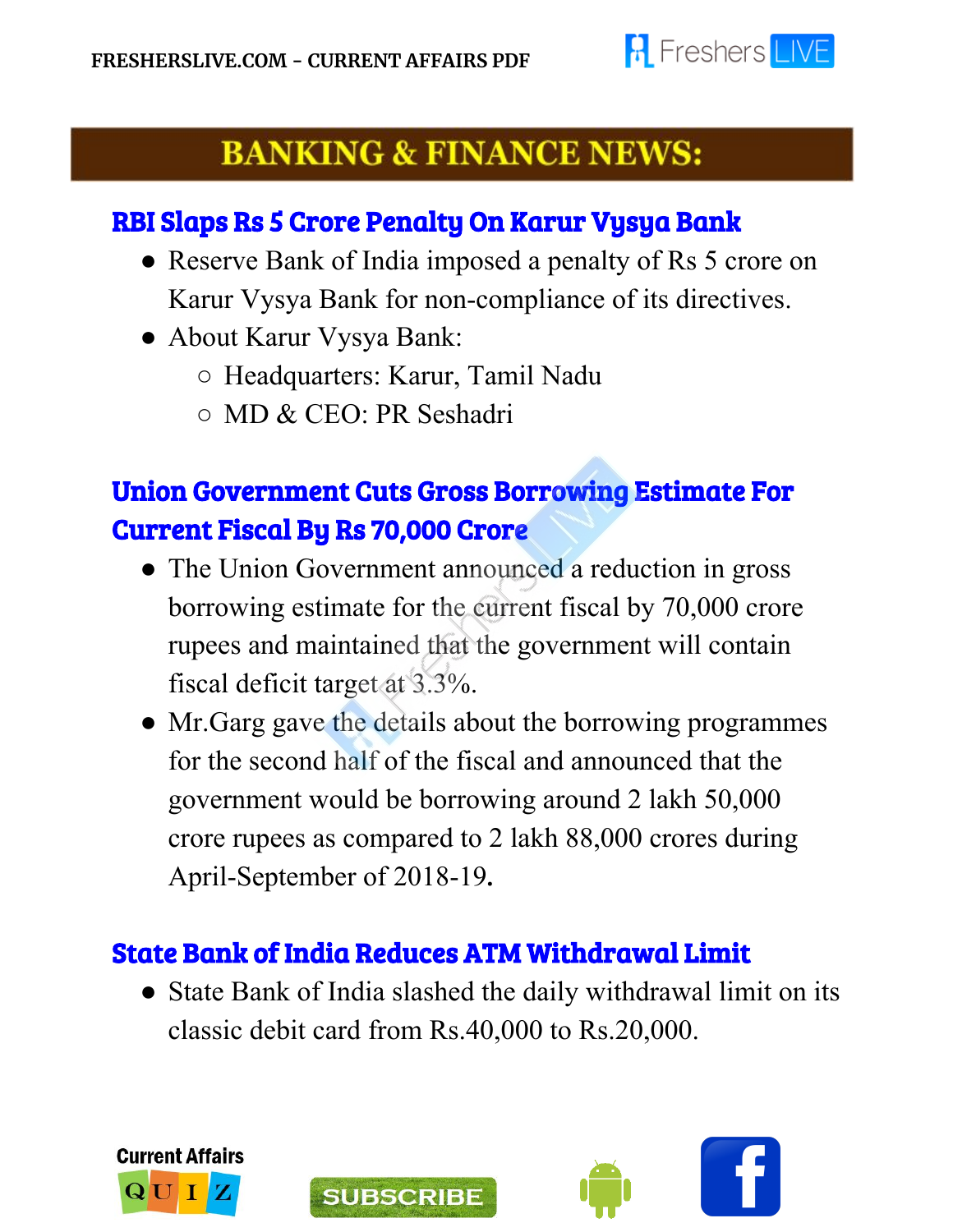

- There is no change in the daily withdrawal limits on other cards.
- The new limit will be effective from October 31st 2018.

## India and ADB Sign \$240 Million Loan For Safe Drinking Water Service For West Bengal

- The Indian Government and the Asian Development Bank (ADB) signed \$240 million loans for providing safe and sustainable drinking water to about 1.65 million people in three districts of the state of West Bengal affected by arsenic, fluoride, and salinity.
- The signatories to the West Bengal Drinking Water Sector Improvement Project were Sameer Kumar Khare, Additional Secretary (Fund Bank and ADB), Department of Economic Affairs, Ministry of Finance; and Kenichi Yokoyama, Country Director of ADB India Resident Mission.

### India and ADB Signs \$110 Million Loan To Improve Rural Connectivity In MP

• The government of India and Asian Development Bank (ADB) signed a \$110 million loan to finance the upgrade of 2,800 kilometres all-weather rural roads in the State of





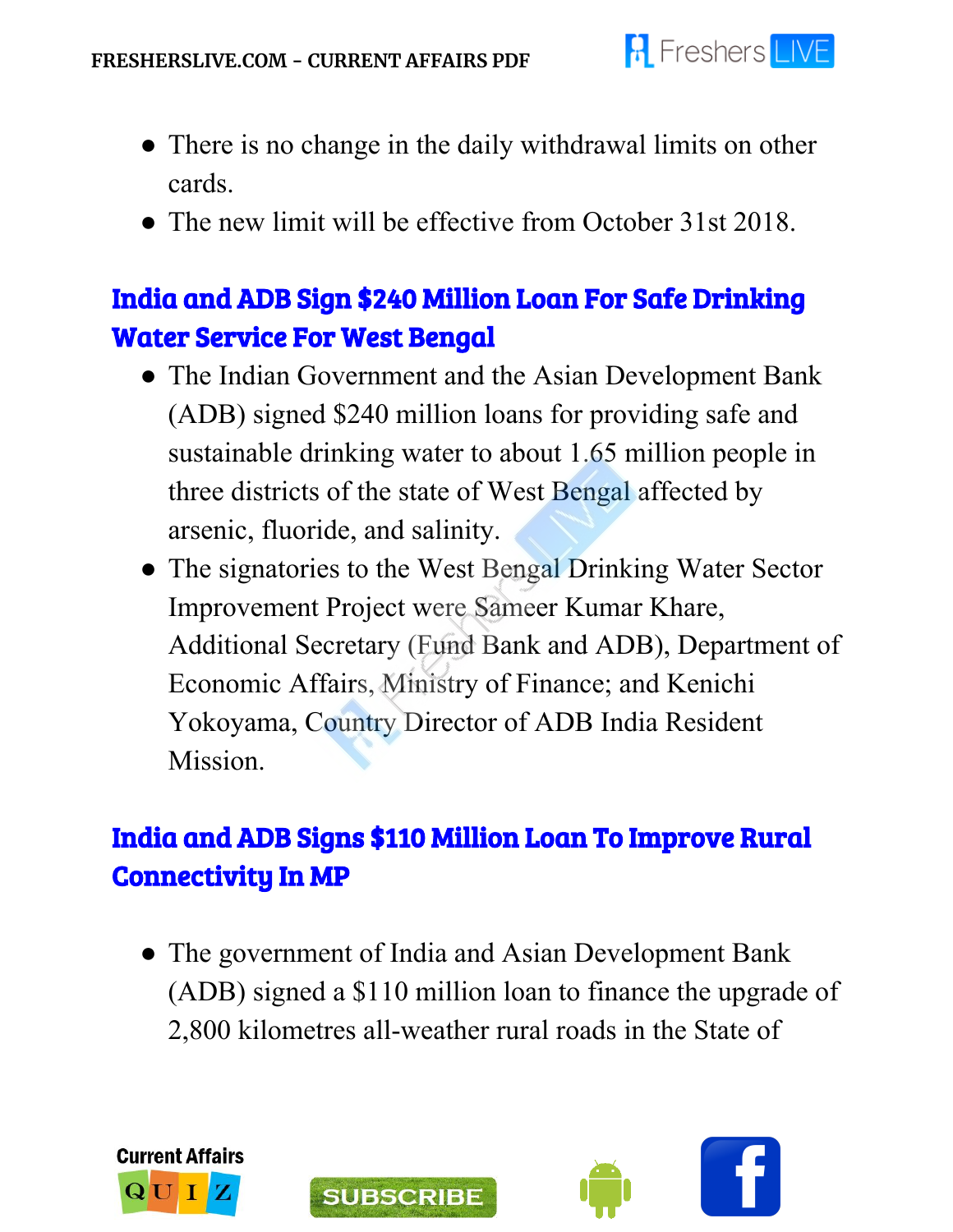

Madhya Pradesh under the Prime Minister's Rural Roads Program (PMGSY).

• Tranche 2 loan is part of the \$500 million Second Rural Connectivity investment Program for India approved by the ADB Board in December 2017.

# **SCIENCE & TECHNOLOGY:**

# Scientists found 59 Indian plant species under IUCN threat categories

- Scientists have found that 59 Indian plant species are under threat status based on criteria used by the International Union for Conservation of Nature (IUCN).
- Dr.S.K.Barik, Director of Lucknow's CSIR-National Botanical Research Institute and experts from several institutes selected 59 plant species that are at risk of elimination if the threat levels they face are not assessed soon.
- Based on their assessment they assigned each species a threat status based on IUCN criteria.
- This included the extent and area of each plant's geographical range, which revealed that 10 species are critically endangered, 18 endangered, 6 vulnerable, 5 near



j



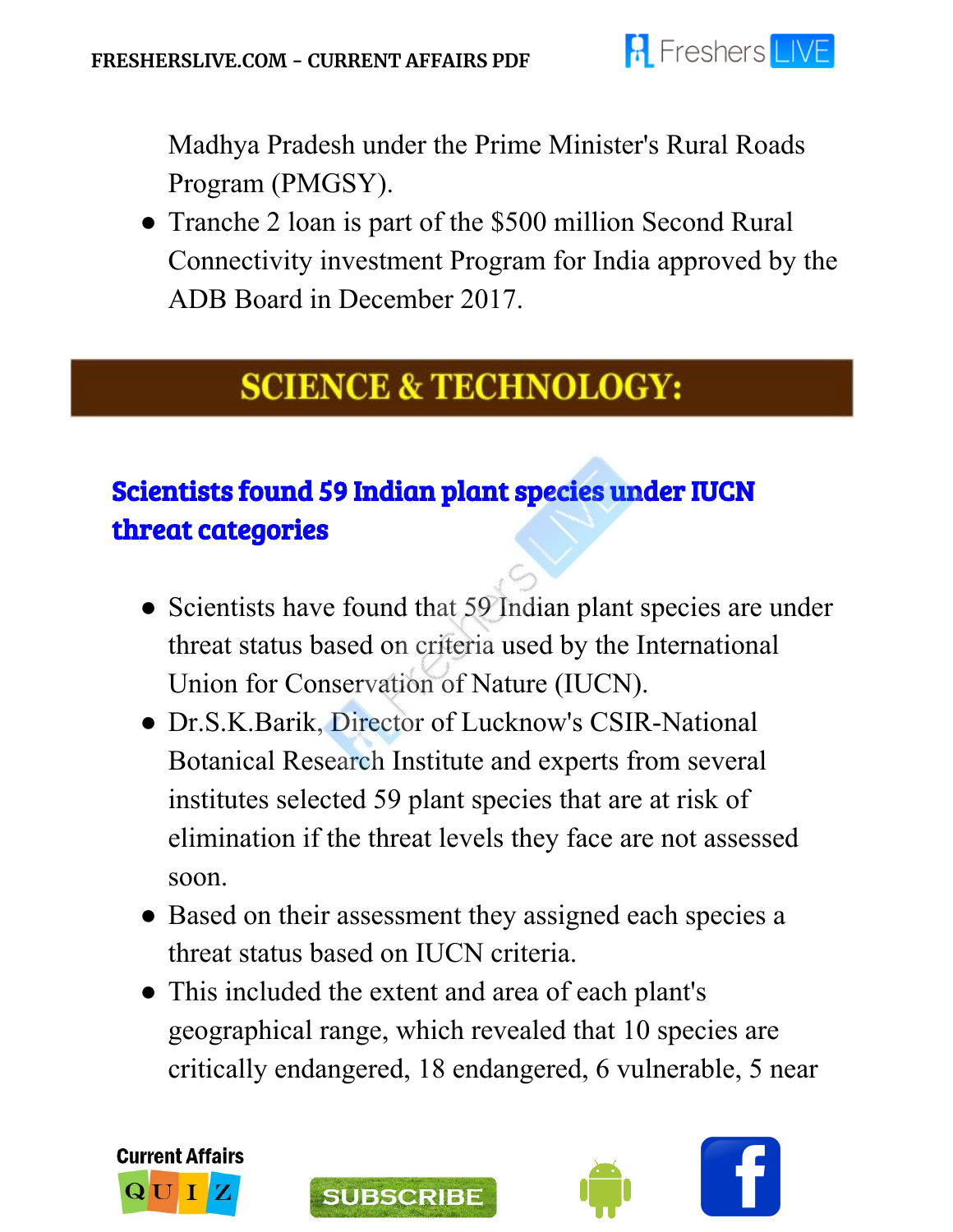

threatened and one species each are data deficient and least concern.

#### Three scientists, laser pioneers, won Nobel Physics prize

- Three scientists, Arthur Ashkin of the U.S., Gerard Mourou of France and Donna Strickland of Canada, won the Nobel **Physics Prize** for inventing optical lasers that have paved the way for advanced precision instruments used in corrective eye surgery.
- Arthur Ashkin won one half of the 9 million Swedish kronor (about \$1.01 million) prize, while Gerard Mourou of France and Donna Strickland of Canada shared the other half.
- Mr. Ashkin invented optical tweezers that grab particles, atoms, viruses and other living cells with their laser beam fingers.
- He made this discovery while working at AT&T Bell Laboratories from 1952 to 1991.
- Mr.Mourou and Ms.Strickland won for helping develop a method to generate ultra-short optical pulses that are the shortest and most intense laser pulses ever created by mankind. Their technique is now used in corrective eye surgery.





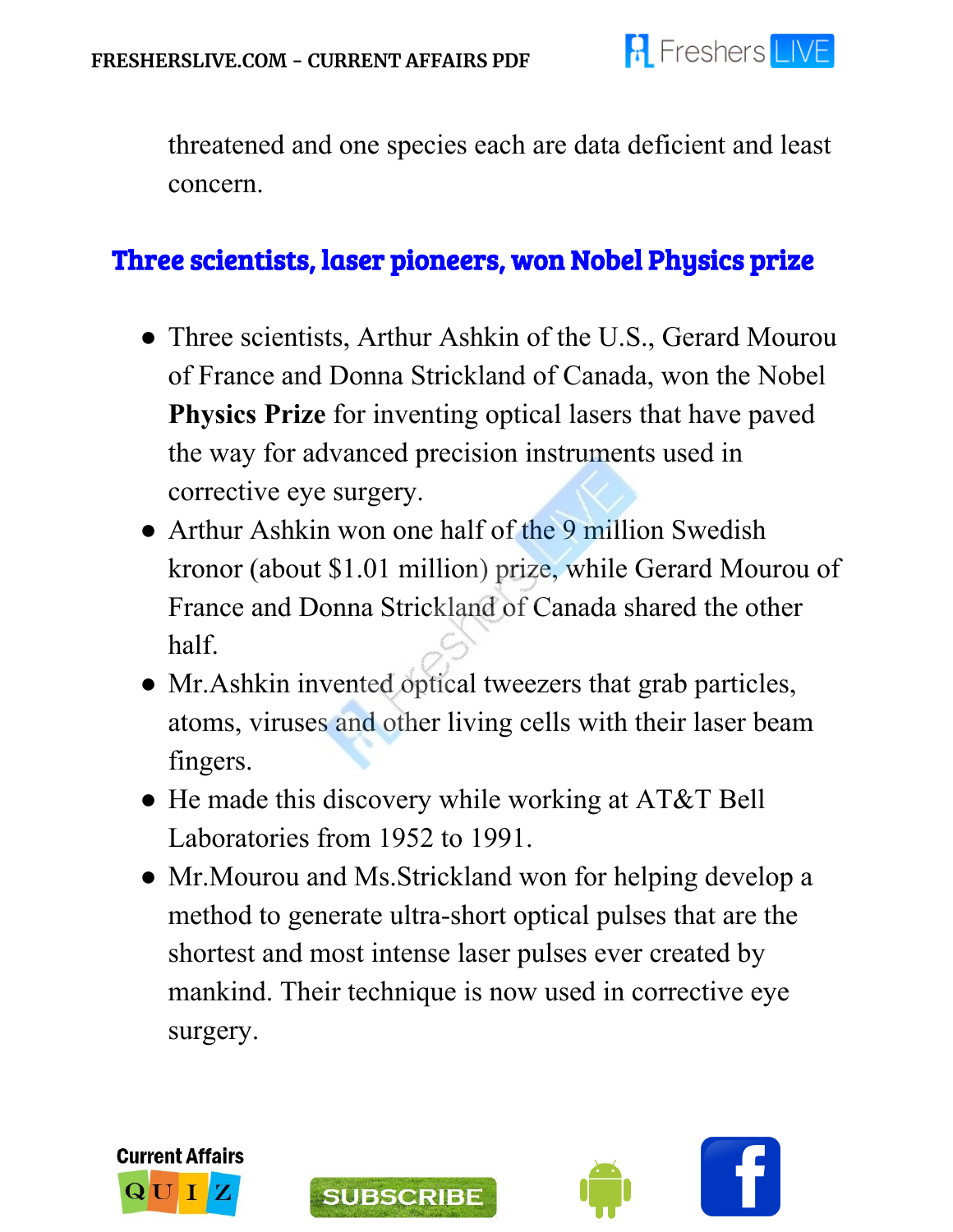

• Ms. Strickland is the only the third woman to win the Physics Prize.

#### DST boosts solar cooking

- In order to commemorate the 150th birth anniversary of Mahatma Gandhi, the Department of Science and Technology (DST) introduced a project to boost the solar cooking.
- DST has instituted Grand Challenge Awards for the design of solar cooking solutions at both household and community levels to empower rural people.
- The government has been encouraging the use of solar cookers.
- Financial incentives of 30% of the cost of the solar cooker all over the country and 60% to special category States (hilly and northeastern States) are already in place.

#### Ministry of Science and Technology:

- **Organisation:**  Department of Biotechnology, Department of Science and Technology, Department of Scientific and Industrial Research
- **Minister:** Dr.Harsh Vardhan
- **Headquarters**: New Delhi
- **Formed:** May 1971







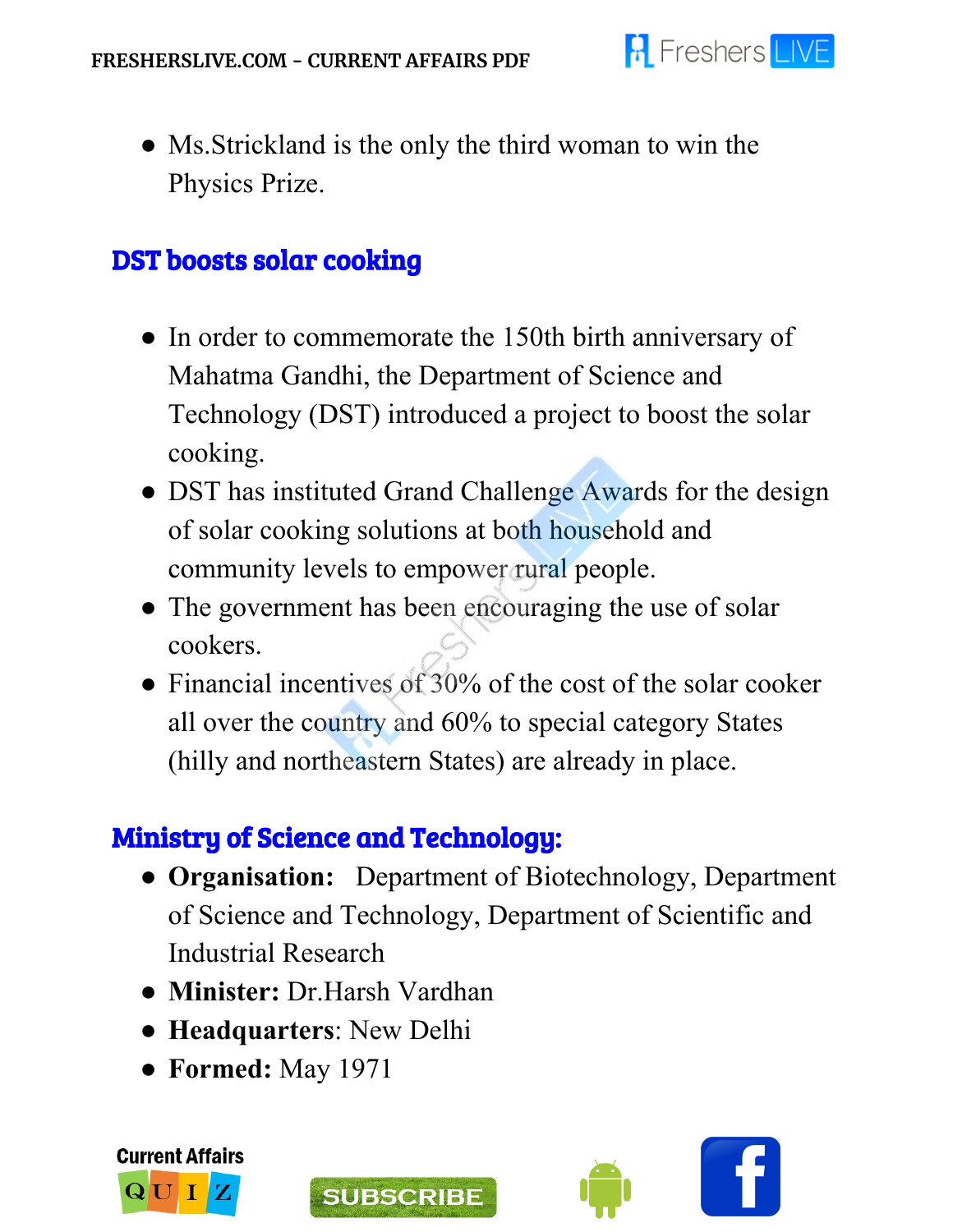

### Bacteria in Bellandur lake develop resistance to drugs

- A study done in Ashoka Trust for Research in Ecology and the Environment (ATREE), lead by researcher Priyanka Jamwal showed a combination of industry effluents, rampant use of antibiotics and raw sewage may be the cause for certain types of bacteria developing resistance to drugs in the severely-polluted **Bellandur lake**.
- It also showed that bacteria had developed more resistance to more drugs in Bellandur lake compared to the relatively-cleaner waters of Jakkur lake.
- They had compared 10 bacteria species with 10 commonly used antibiotics found in the city's lakes.
- Bellandur had 14 cases of increased bacteria-drug resistance as compared to Jakkur.
- There is a real possibility of infection or outbreak of diseases in the community.

### Researchers developed spacesuits for microbes

• Researchers from the University of California (UC) Berkeley developed spacesuits, a patchwork of mesh-like pieces called a **Metal-Organic Framework** (MOF), for bacteria which might allow the microbes to survive space environments that would otherwise kill them. The protective suits pair up with a living bacteria with





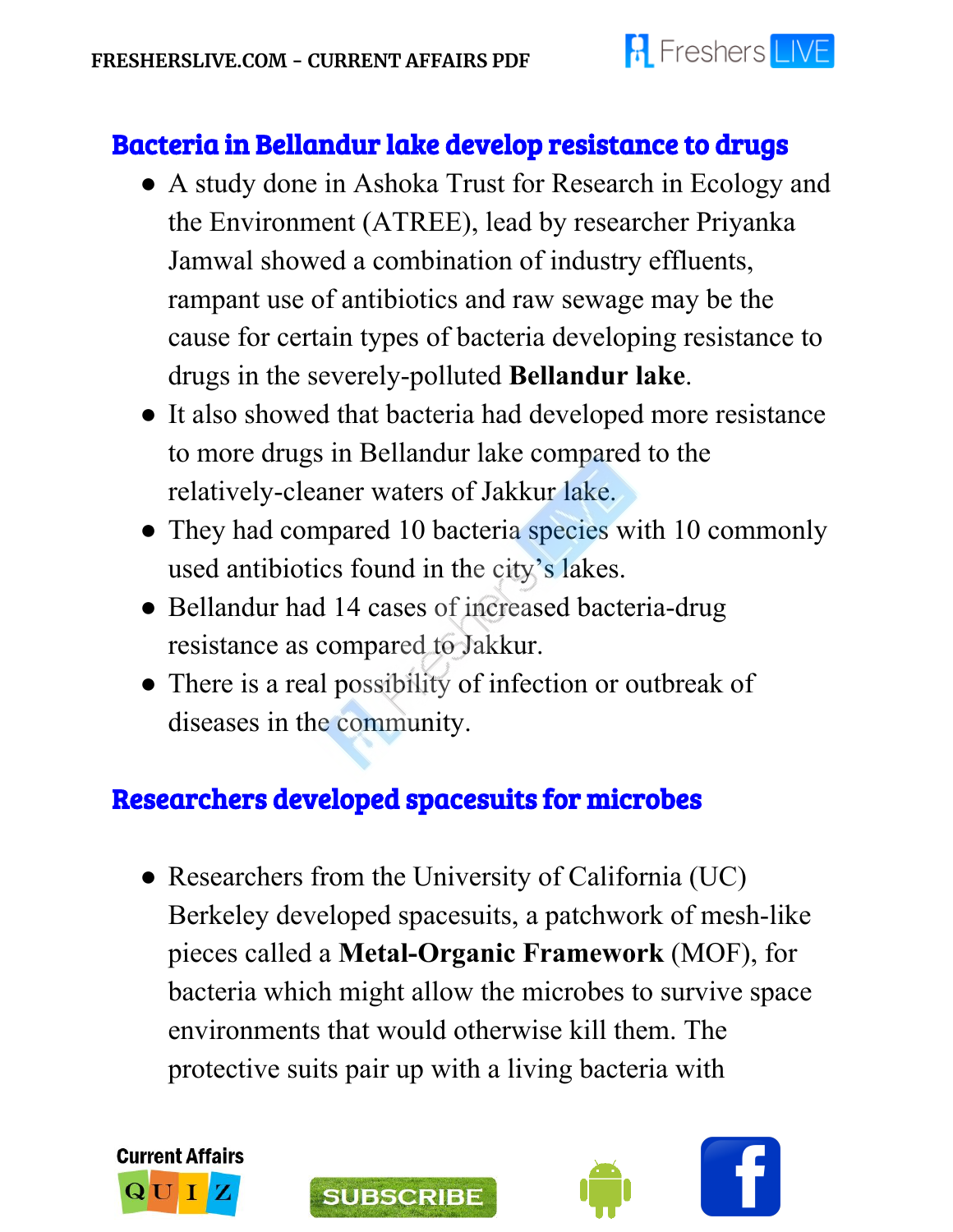

light-absorbing semiconductors in order to capture carbon dioxide and convert it into chemicals that can be used by industry or, someday, in space colonies.

- The system mimics the photosynthesis process in plants. The hybrid system captures CO2 and light to make a variety of carbon compounds, depending on the type of bacteria.
- The bacteria used in the experiment are anaerobic, which means they can live in environments without oxygen.
- The MOF suit is impermeable to oxygen and reactive oxygen molecules, like peroxide, that shortens bacteria's lifespan.
- With the suit, the bacteria live five times longer at normal oxygen concentrations, 21% by volume, than without the suits.

# **SPORTS NEWS:**

# Raegan and Ishita won junior titles in East Zone National ranking table tennis tournament

• The top seed, Albuquerque Raegan claimed the junior boys crown and Ishita Gupta won the junior girls' title in the





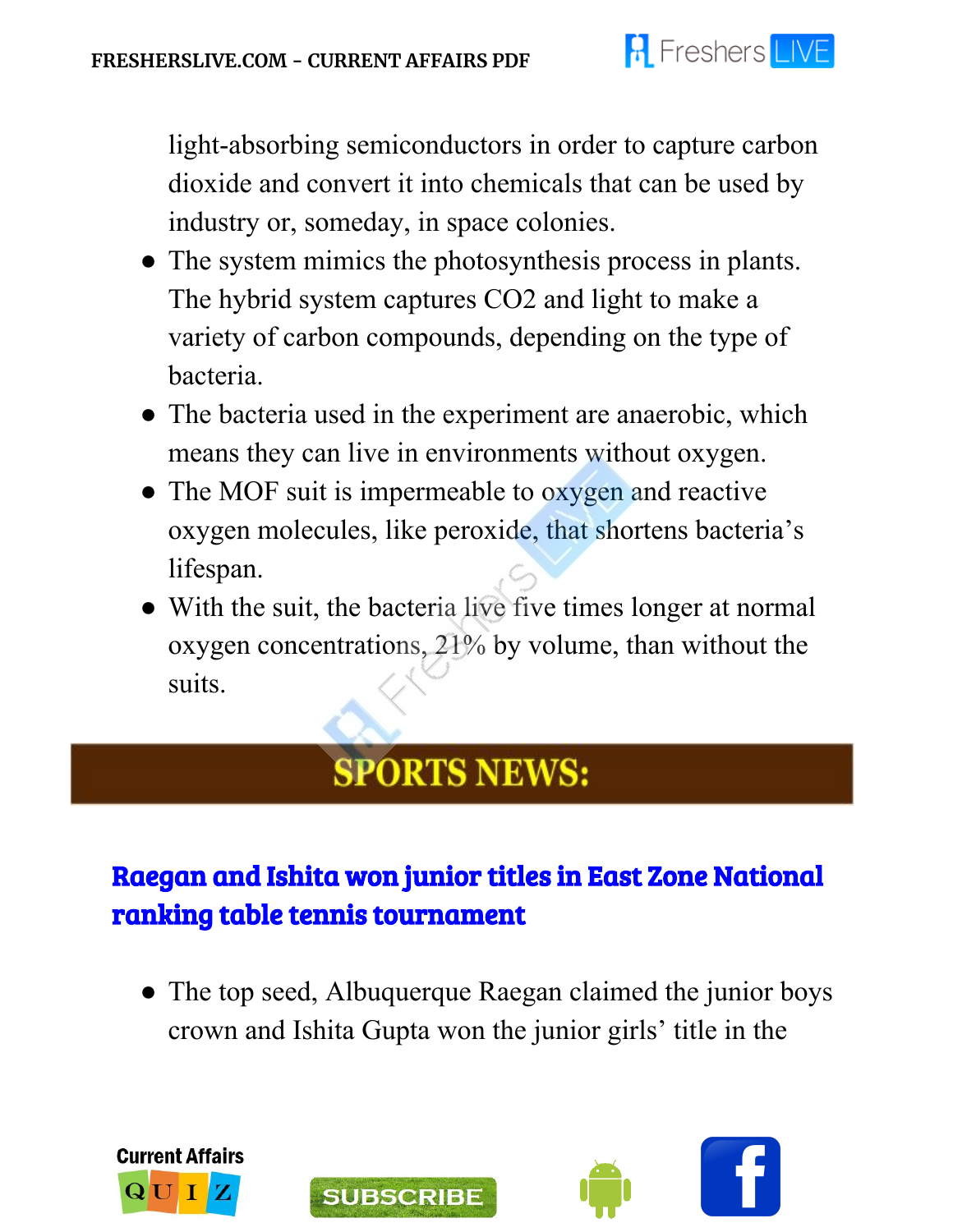

East Zone National-ranking table tennis tournament at the R.G. Baruah Sports Complex Indoor Stadium.

- Raegan outplayed Manush Shah of Gujarat, seeded two, and secured 11-9, 8-11, 11-5, 3-11, 11-9, 11-8.
- Ishita, seeded eighth, put it across the top seed Prapti Sen of West Bengal 11-3, 11-8, 11-8, 11-6.

# Adithya and Pranathi bagged titles in Sub junior boys and girls singles titles

- Adithya Joseph, Ernakulam K.R. Pillai Academy's and Pranathi P. Nair, Thiruvananthapuram YMCA Academy, won the Sub-junior boys and girls singles titles in the Thiruvalla YMCA-P.O. John memorial all Kerala table tennis tournament at the YMCA.
- Palakkad's Muhammed Nafil and Alappuzha SDV Academy's B. Sheethal bagged the cadet boys and girls titles.

### India Defeats Bangladesh To Win 7th Asia Cup Title

**SUBSCRIBE** 

- It was the second successive Asia Cup final where India took on Bangladesh.
- In 2016, India had decimated Bangladesh in the final (of the Asia Cup T20).



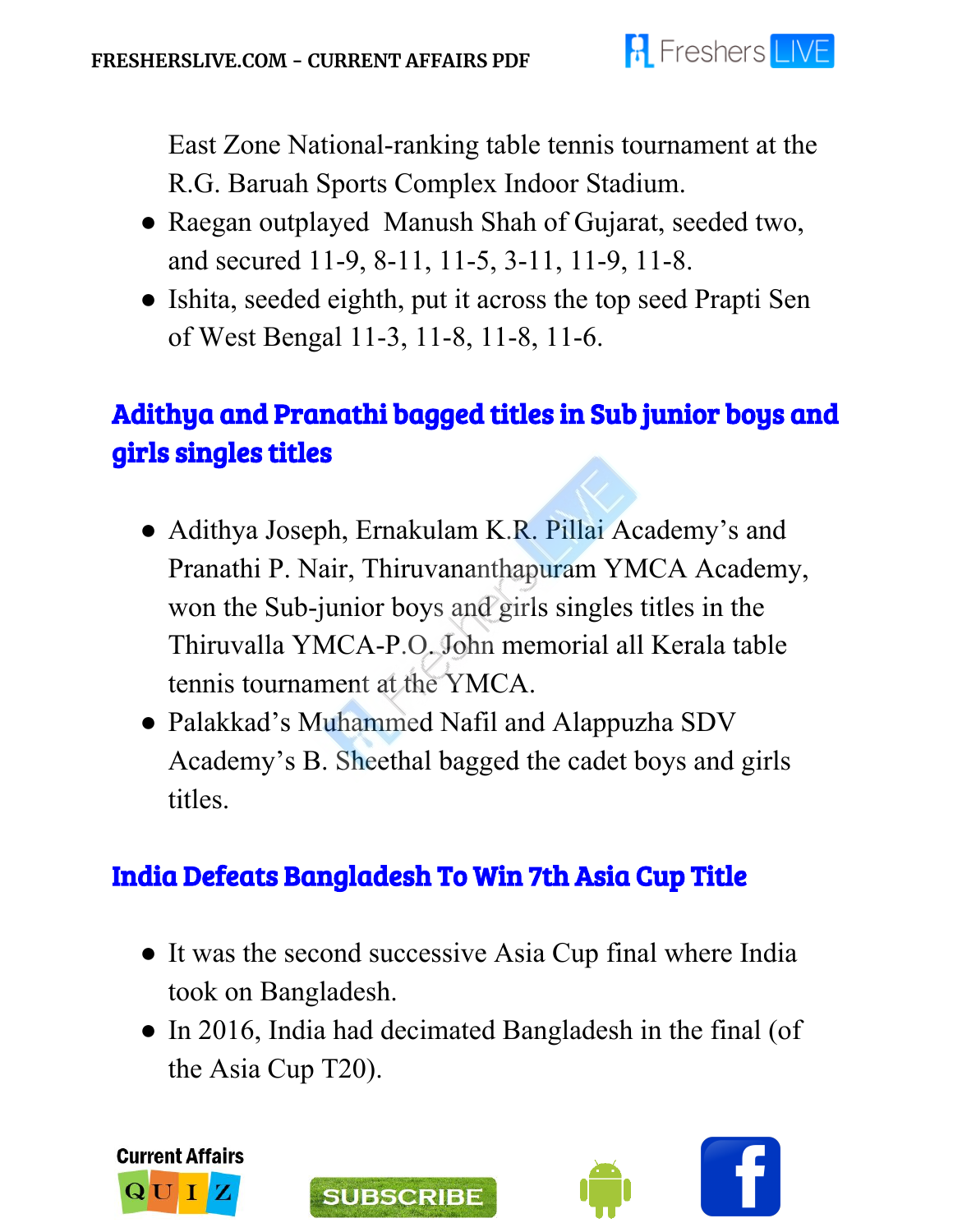

● Overall, this was India's seventh Asia Cup triumph.

#### Yuvraj Wadhwani Lifts Asian Junior Squash Title

- He defeated Anas Ali Shah of Pakistan by 13-11, 11-5, 6-11, 12-10 in the final in Chennai.
- He is the second Indian to win the Under-13 title after Veer Chotrani.

# Eighth Asian Yoga Sports Championship Begins In Thiruvananthapuram

- Chief Minister Pinarayi Vijayan will formally inaugurate the event.
- Nearly 450 participants representing 12 Asian countries showcasing their yoga skills will take part in the four-day event.
- Yogaratna Awards will be given away to foreign delegates who were instrumental in popularising yoga in their respective countries.

# Manu Bhaker named as India's Flag-Bearer at Youth Olympic Games







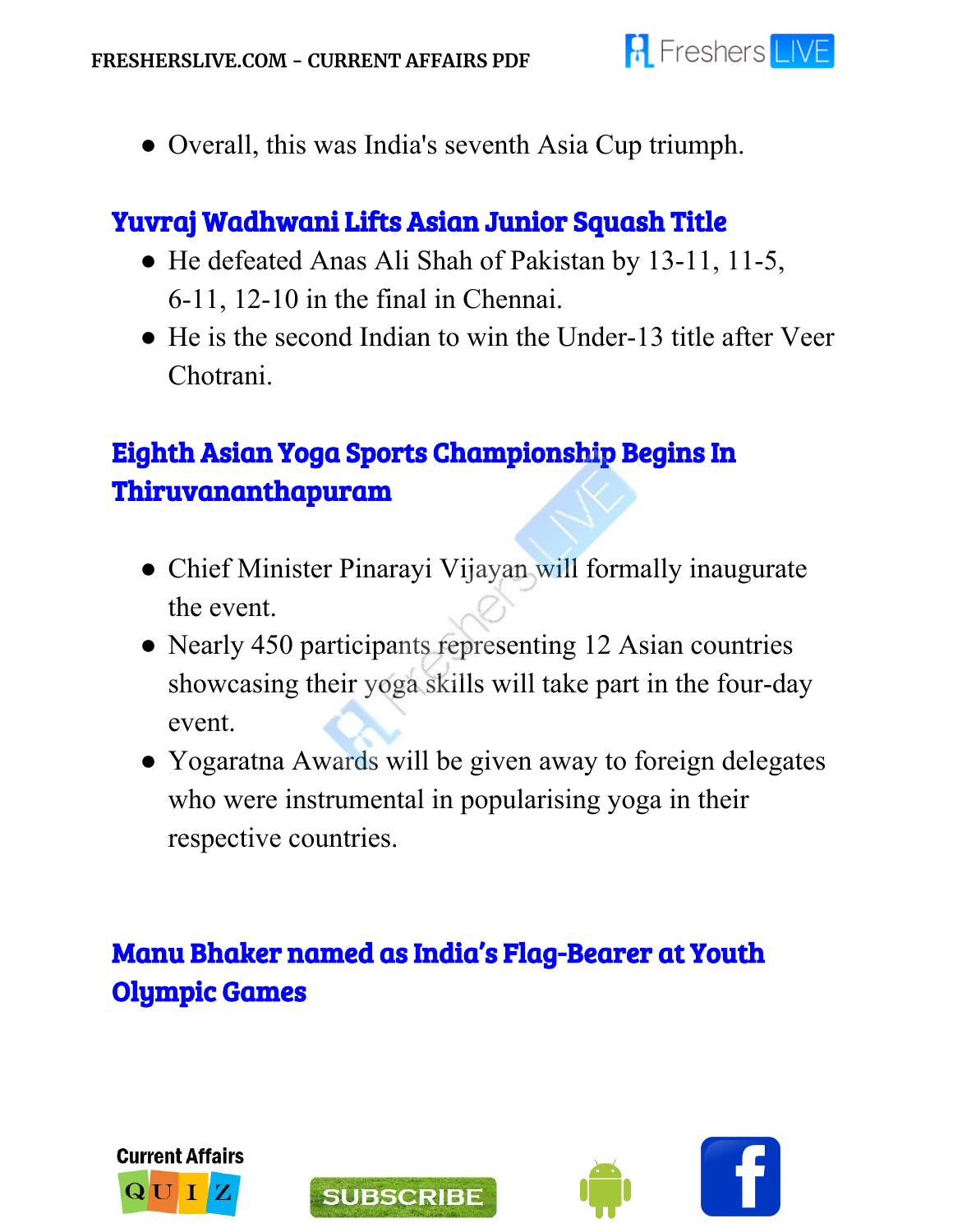

- Manu Bhaker was named as the flag-bearer of the Indian contingent for the 3rd Youth Olympic Games to be held in Buenos Aires, Argentina from October 6-18.
- Indian Olympic Association (IOA) President Narinder Batra announced that the 16-year-old Bhaker will lead the Indian team in the opening ceremony.

#### Thirty Six National Games To Be Held Next Year in Goa

- The 36th National Games in Goa will be held from March 30 to April 14 next year.
- Sports Authority of Goa (SAG) Executive Director V.M.Prabhudesai made the announcement in Panaji after a meeting with visiting officials of the Indian Olympic Association.
- Shooting and cycling events will be held in New Delhi as Goa does not have facilities for these two sports.





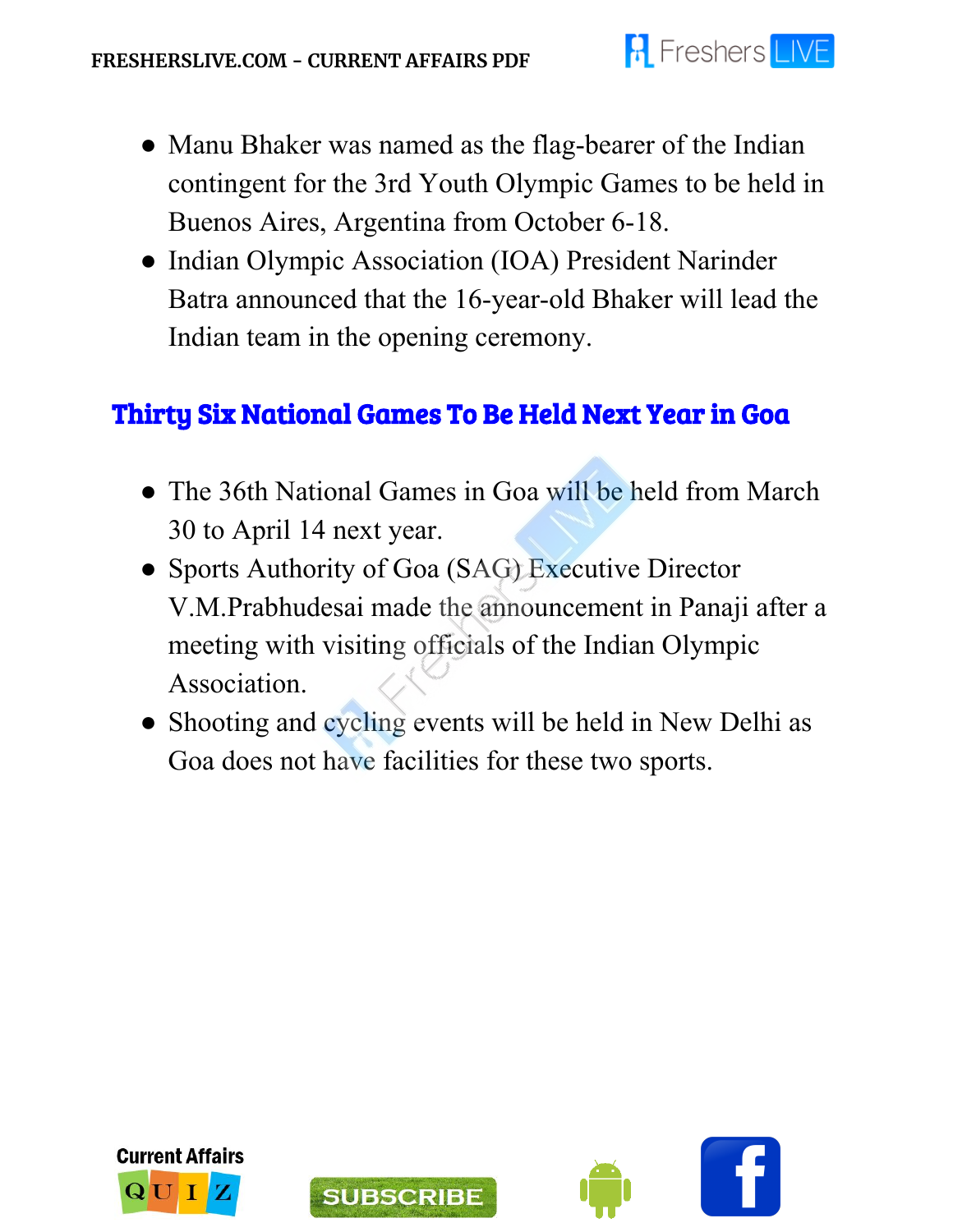

# **QUIZ CORNER:**

# 1) What is the estimated cost for the 200 helicopters that India has planned to buy from Russia under the Intergovernmental Agreement (IGA)?

**A.\$1 billion B.\$5 billion C.\$10 billion D.\$100 billion**

#### Answer: A

# 2) Which of the Chinese manufacturer developed FTC-2000G, China's indigenously built new multi-role combat aircraft?

**A.China Aviation Industry B.Aviation Industry Corp of China C.Commercial Aircraft Corporation of China D.China's Civil Aviation Authorities**

#### Answer: B

**3) What type of fighter jets will India be gifting to Russia? A.MiG-21 B.MiG-23**







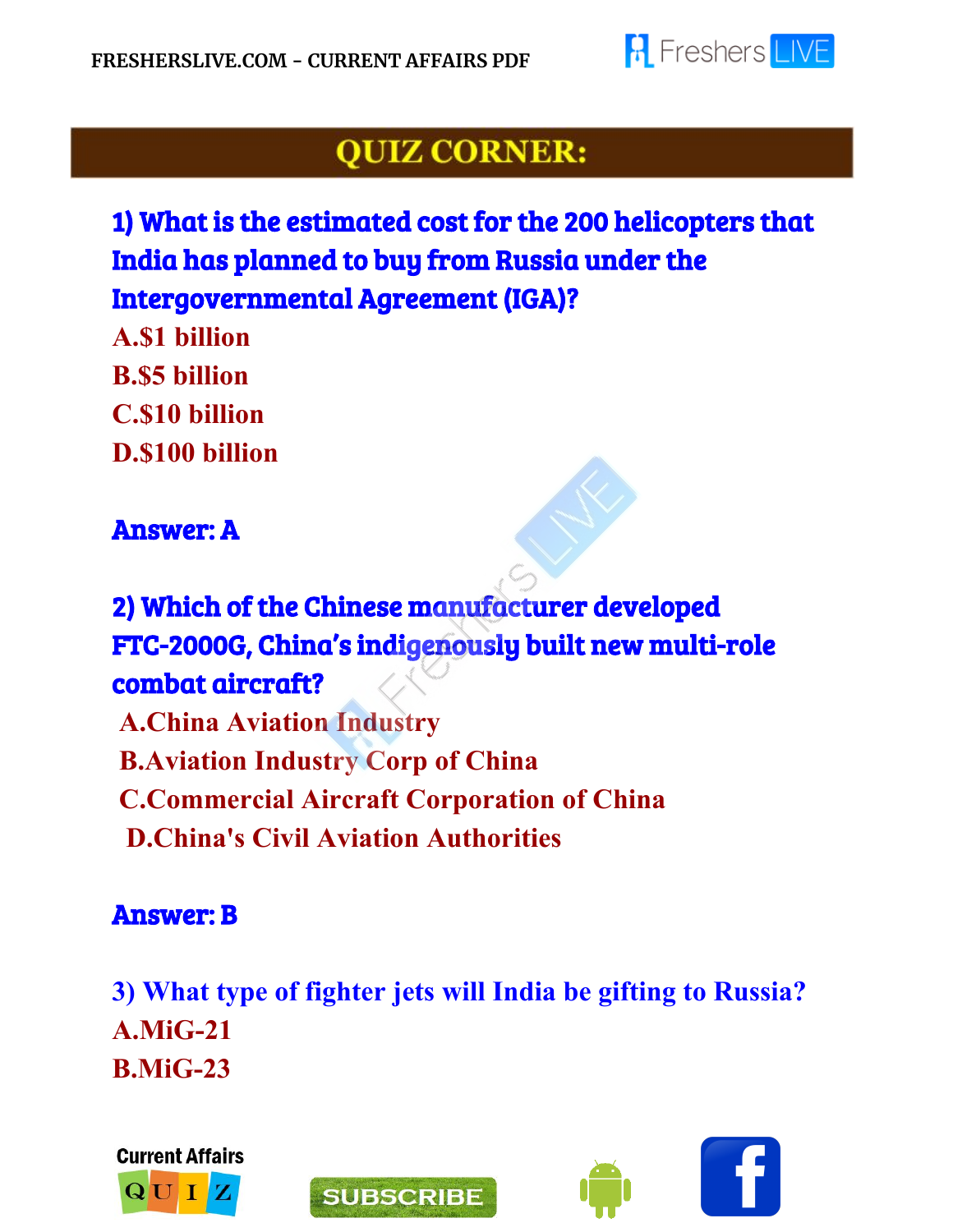

### **C.MiG-25 D.MiG-29**

#### Answer: D

#### 4) Which state India's first Corn Festival Started ?

**A.Madhya Pradesh B.Tamil Nadu C.Kerala D.Bihar**

#### Answer: A

# 5) Which company combines with Indian Railways for Rail Heritage Digitisation Project' recently?

**A.Google B.Samsung C.Apple D.Verizon**

#### Answer: A

6) Who won Asian Junior Squash Title? A.Naresh Karthick B. Yuvraj Wadhwani







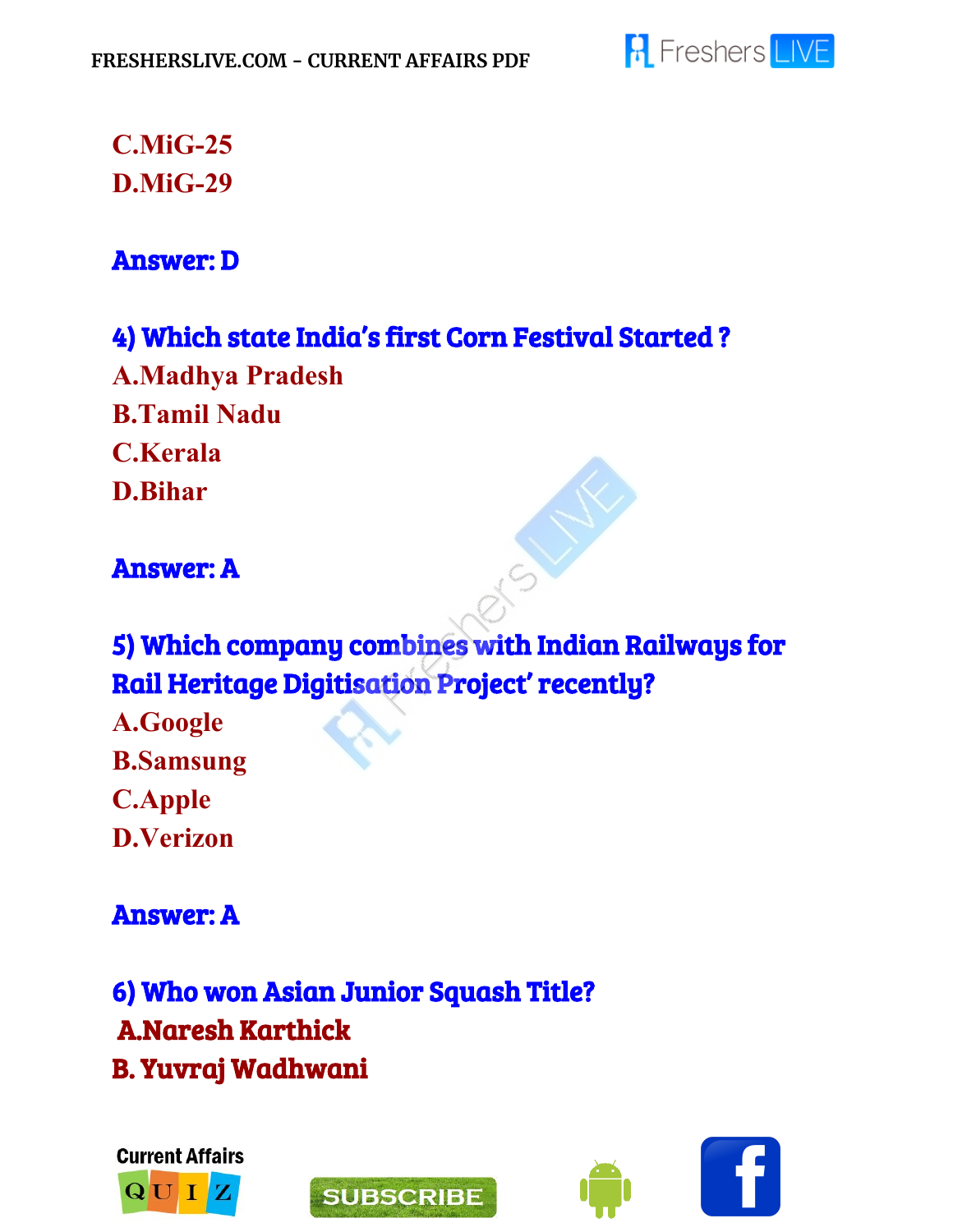

### C.Vignesh Kumar D.Shekar Rajan

#### Answer: B

7) Which is the 1st State To Launch Wage Compensation Scheme For Pregnant Women In Tea Gardens? A.Assam B.Arunachal Pradesh C.Manipur D.Meghalaya

ers

Answer: A

8) Which bank got slapped from Reserve Bank of India? A.Yes Bank B. .Karur Vysya Bank C.Dena Bank D.South Indian Bank

Answer: B

9) Madhya Pradesh Gaupalan Evam Pashudhan Samvardhan (MPGEPS) Board is replaced by \_\_\_\_\_\_\_\_\_\_.





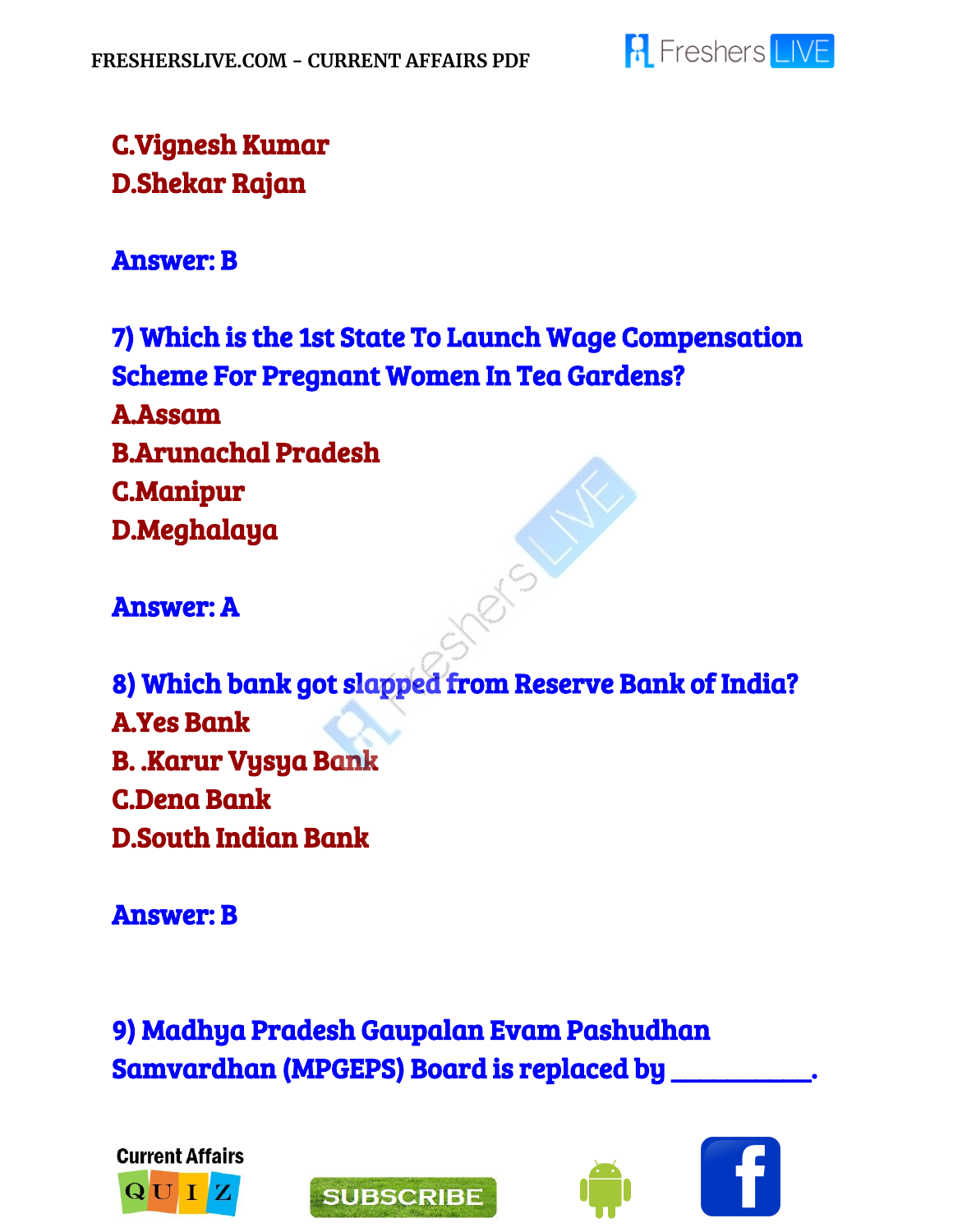

 A.Ministry of cows B.Ministry of fertilizers C.Ministry of aviation D.Ministry of Coal

#### Answer: A

10) How many cities have been Locate Public Toilets On Google Maps With LooReview Campaign ? A.560 B.850 Freshers C.2500 D.3600

Answer: D

11)Who Inaugurated Parakram Parv Exhibition In Jodhpur ? A.Shri Narendra Modi B.Shri Suresh Raina C.Shri Vignesh Sharma D.Shri Arun Jaitley

Answer: A





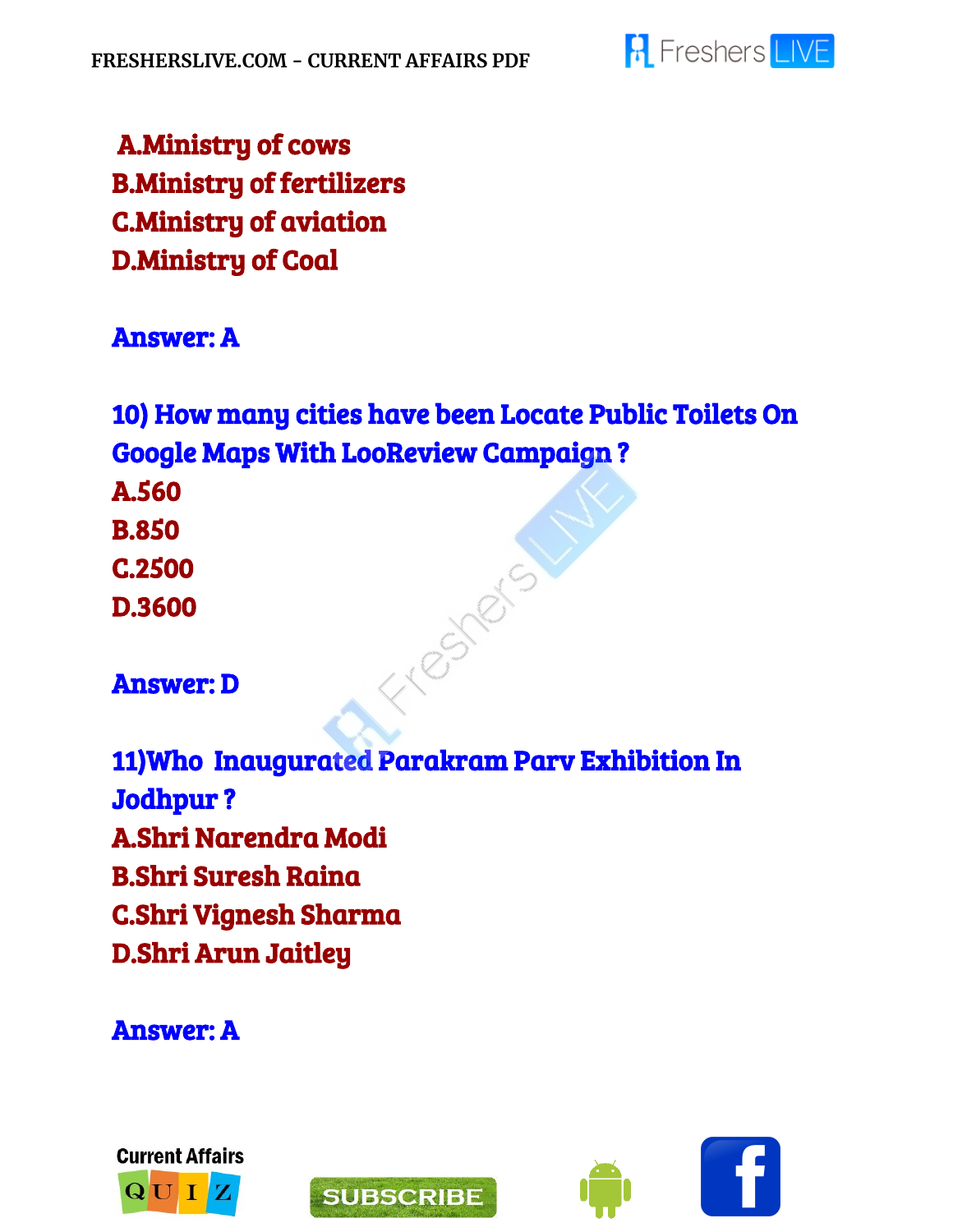

12) Who published the first version of the tamil literature Tirukural with commentaries? A.Sivalayam J.Mohan B.Vedagiri Mudaliar C.Ku.Ma.Balasubramaniam D.Meenakshi Sundaram Pillai

#### Answer: B

13) Which of the following State's team won the 24th Senior Women's National football championships? A.Maharashtra Fresher B.Tamil Nadu C.Odisha D.Manipur

#### Answer: D

14) What is the name of the new species of hummingbird that has been found in the provinces of Loja and El Oro? A.Oreotrochilus cyanolaemus B.Selasphorus sasin C.Amazilia beryllina D.Archilochus alexandri Answer: A







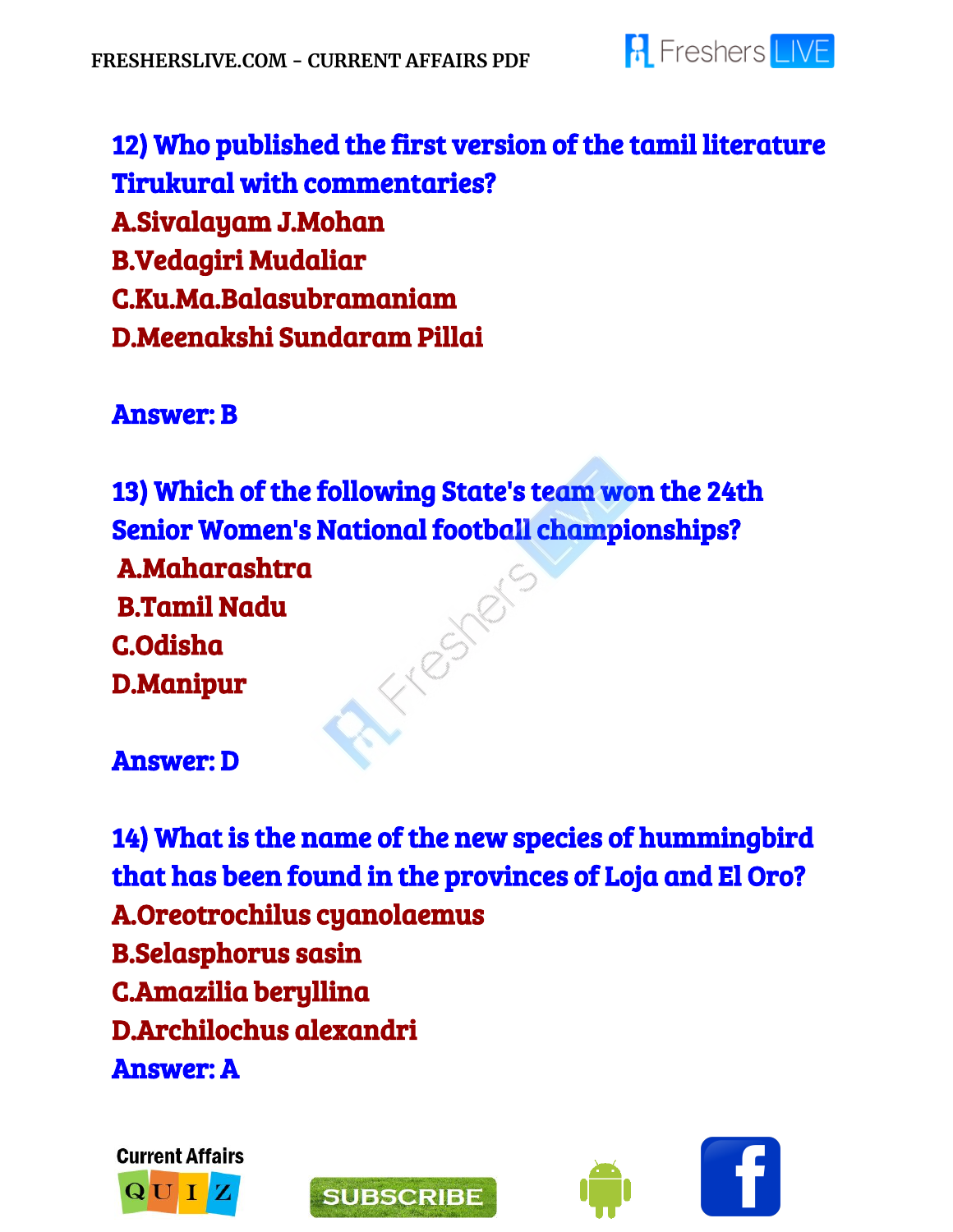

15) Which of the following laser pioneers won Nobel Physics Prize 2018? A.Arthur Ashkin B.Gerard Mourou and Donna Strickland C.Both A and B D.Only B

Answer: C

16) What are the two places to be announced as goeparks by Geological Survey of India (GSI) in India? A.Varkala cliff and Carnic Alps B.Magma and Oki Islands C.Lonar Lake and St.Mary's Island D.Batur Global and English Riviera

Answer: C

17) Who is appointed as UNICEF special representative ? A.Ravi Venkatesan B.Dinesh Kumar C.Rajesh Kumar D.Vignesh Raj Answer: A





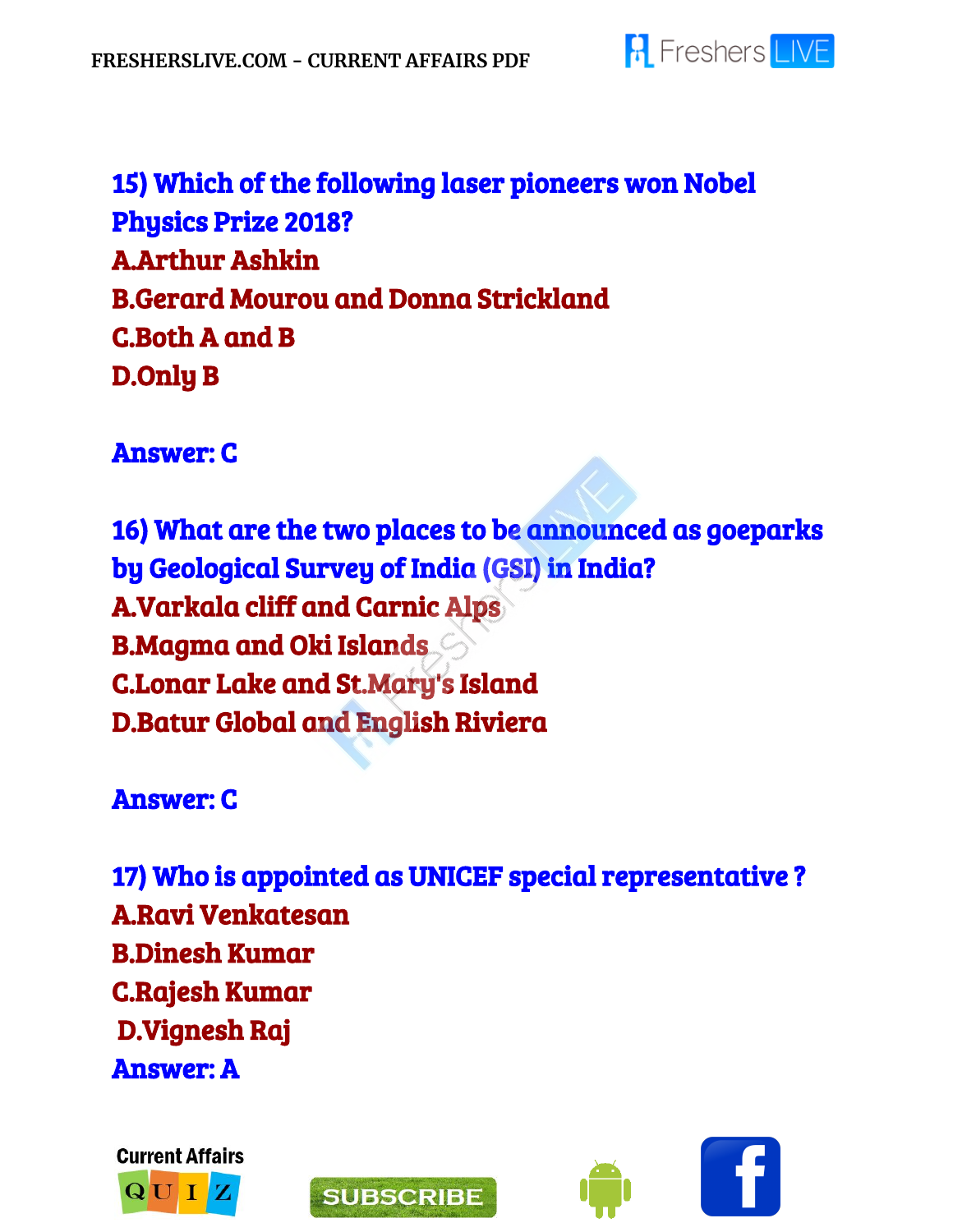

18) In which place does the World Peace Monument located? A.Nalanda University, Bihar B.MIT's World Peace University (MIT-WPU), Maharashtra C.Jawaharlal Nehru University, New Delhi D.Aligarh Muslim University, Uttar Pradesh

#### Answer:B

19) Which country ranked 5th in pictorial warnings on cigarette packets: Canadian Cancer Society ? A.India EN RS B.Pakistan C.Indonesia D.South Africa Answer:A

20) Who is named as IMF Chief Economist recently ? A.Gita Gopinath B.Shreenidhi Raj C.Sriradha Kumar D.Vijaya Kumar

Answer: A





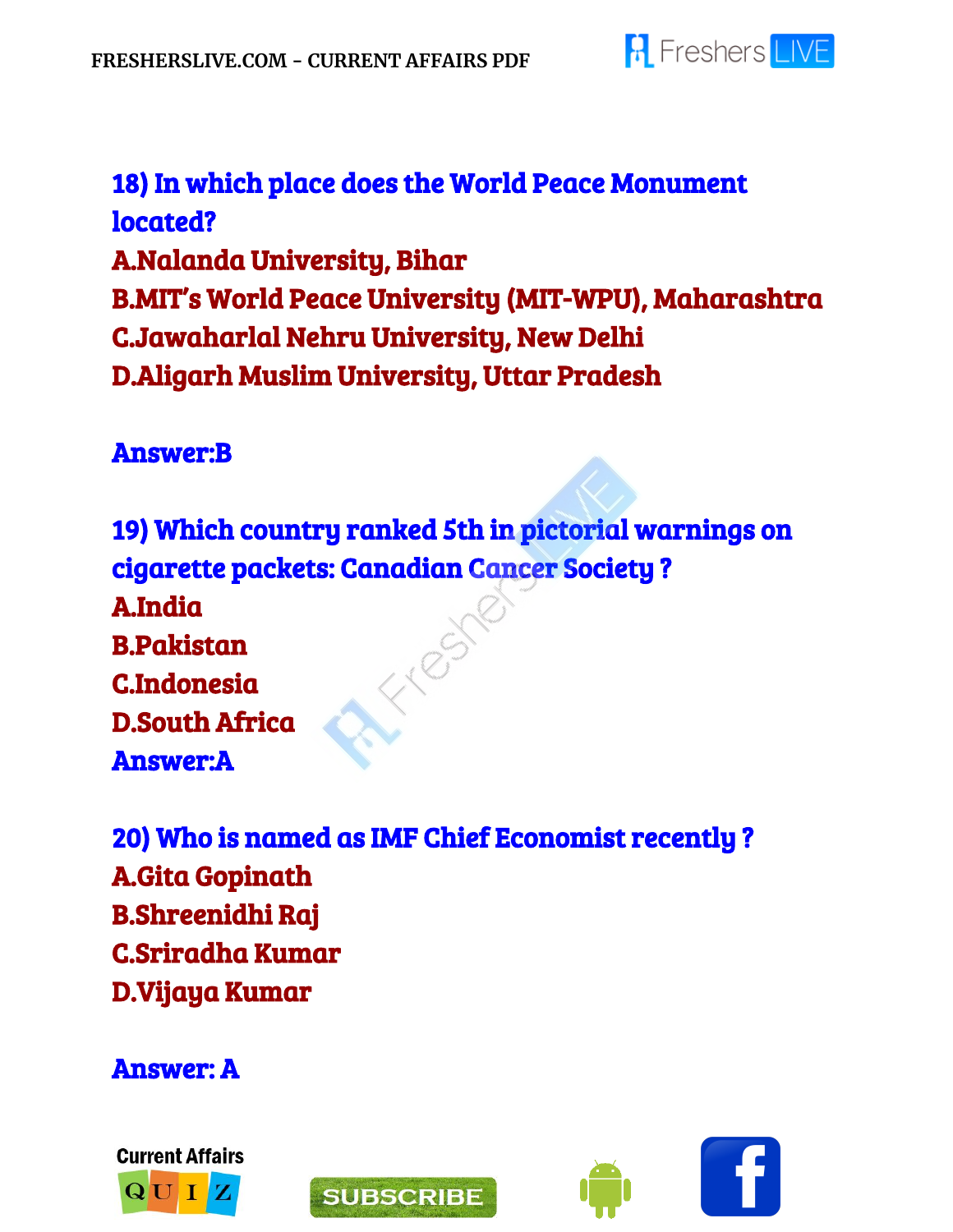

# 21) To which of the following company did Bangalore International Airport (BIAL) give its Bengaluru airport T2 project? A.Hindustan Construction B.L&T Construction C.Tata Projects Ltd D.Nicco Group

Answer: B

22) Who is Named India's Flag-Bearer At Youth Olympic Games ? A.Manu Bhaker B.Lakshya Sen C.Jyoti Gulia D.Tababi Devi

Answer: A

23) Which state MDU Declared Cleanest Government University By HRD Ministry? A.Haryana B.Odisha C.Andhra Pradesh







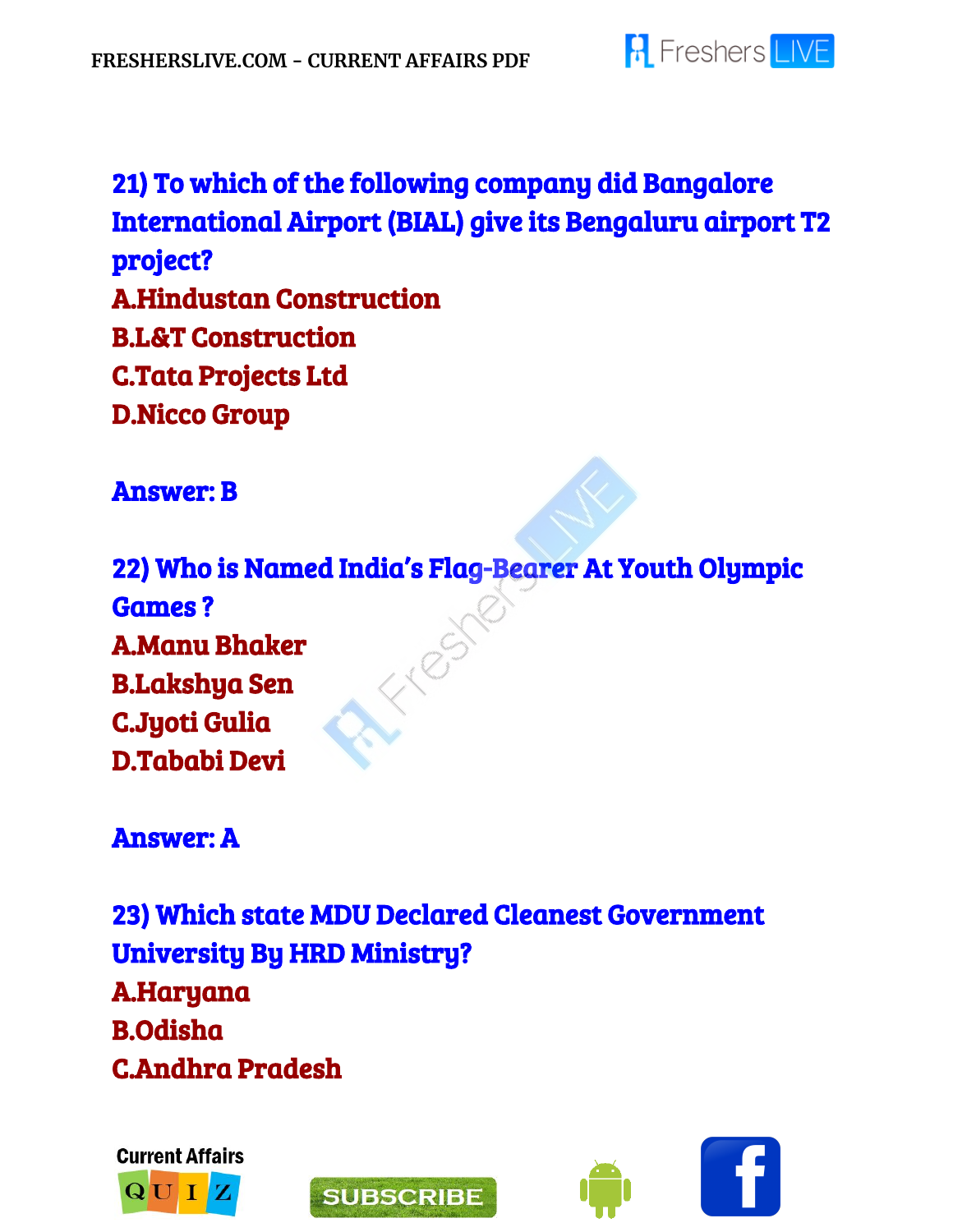

### D.Tamil Nadu

#### Answer : A

24) Under which scheme does the Centre plan to introduce facial recognition technology in airports? A.E-air service B.Make in India C.Fac-tech scheme D.Digi Yatra

#### Answer : D

25) Indian International Science Festival Begins In ---------? A.Lucknow B.New Delhi C.Chennai D.Hyderabad Answer : A

26) Which country ranked 28th among 73 countries in govt e-payment adoption according to 2018 Visa Survey? A.Pakistan B.Indonesia C.India







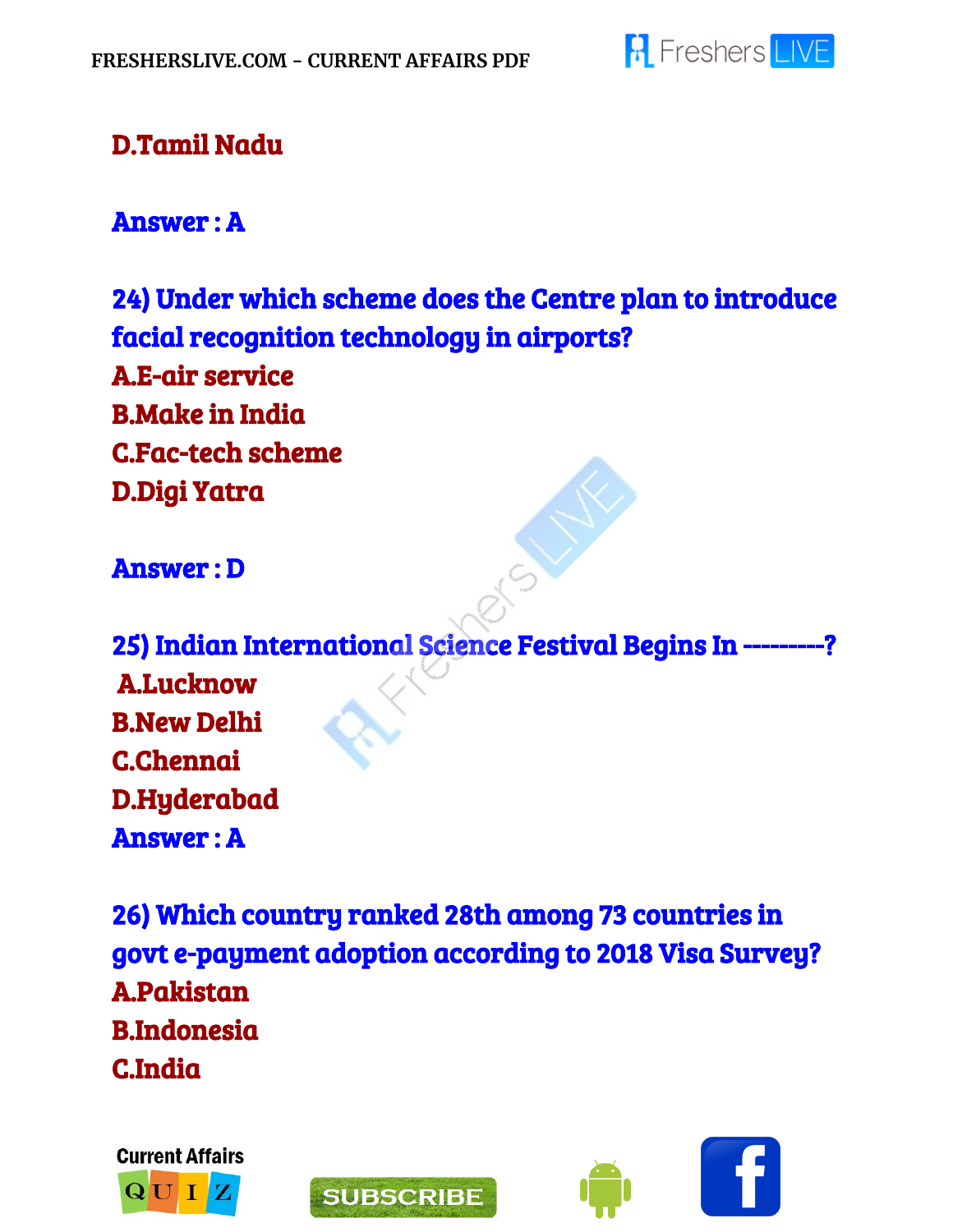

### D.Saudi Arabia

Answer : C

27) Who Partnered With TSAF To Launch "Mission Gange"? A.National Mission for Clean Ganga (NMCG) B.Indian Agricultural Research Institute C.Indian Institute of Science D.Indian Agricultural Research Institute

Answer : A

28) Which is the nodal agency of Election commission? A.Law Ministry B.Ministry of election C.Judiciary D.None of the above

Answer : A

29) From which state did Indian Railway withdraw its first Diesel Electrical Mainline Unit (DEMU) train service? A.Karnataka B.Andhra Pradesh C.Uttar Pradesh